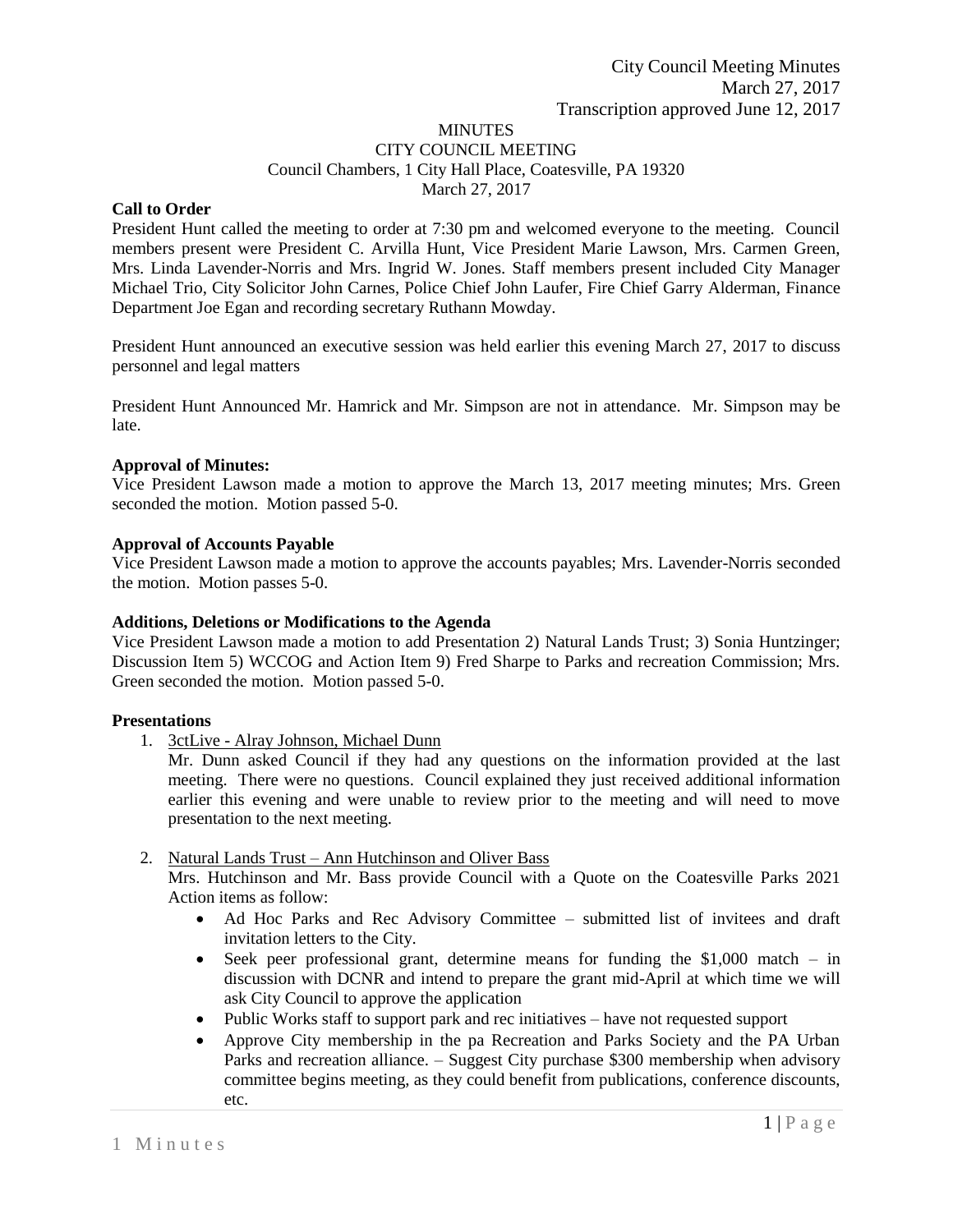- Establish a friends of Patton Park, with volunteer training provided by Natural Lands Trust – group of two enthusiastic neighbors has held meeting and begun plan of activities for the coming year.
- Institute a Park Safety Program, contingent upon the availability of outside funding to cover costs – Natural Lands Trust in partnership with Brandywine Health Foundation, is continuing to seek grant funds to support this program.
- Authorize Natural Lands Trust to investigate funding opportunities for a master plan and subsequent rehabilitation of Palmer Park. – Natural Lands Trust and City representatives met with Chester County Planning Commission staff to discuss Vision Partnership (VPP) grant application.
- 3. Strategic Action Plan -Sonia Huntzinger

Ms. Huntzinger announced the Five year action plan as follows:

- Create vibrant Commercial Corridor
	- o Identify small focus area to concentrate efforts and spur improvements outward
	- o Source creative funding options for funding improvements
	- o Retain and strengthen existing businesses
	- o Attract an appropriate mix of retail and hospitality businesses
	- o Ensure a welcoming downtown environment for patrons
- Inspire Confidence and build a business a business friendly atmosphere
	- o Streamline business startup process
	- o Encourage new development
	- o Coordinate development strategies with neighboring municipalities
	- o Proactively identify highest and best uses for vacant and underutilized properties
- Build strong, stable residential neighborhoods
	- o Establish and support neighborhood associations
	- o Ensure City residents have access to needed services and opportunities
	- o Increase home ownership
- Improve the overall quality of Life
	- o Create and safe and secure City
	- o Have safe, inviting and active parks and public spaces
	- o Contribute to city wide programming and services
- Communicate the City's positive attributes  $\&$  competitive advantages
	- o Market business, developers and investors
	- o Promote results of goals #2/objectives #4
	- o Communicate pipeline projects
	- o Market downtown Coatesville as a destination for living
	- o Host special events to draw patrons and engage residents

## **Citizens' Hearings –** *Regular Action Items Only* **(3 Minutes)**

There were no citizens' comments at this time.

Mrs. Green made a motion to close citizens' hearings on regular action items only; Mrs. Lavender-Norris seconded the motion. Motion passed 5-0.

## **Regular Action Items**

1. Receive and Consider second reading and adoption an Ordinance authorizing the lease of City property located on the Northside of Route 30 bypass West of the Route 82 interchange (Tax parcel No. 16-1-40) to Coatesville Bypass Outdoor, LLC pursuant to a long term lease.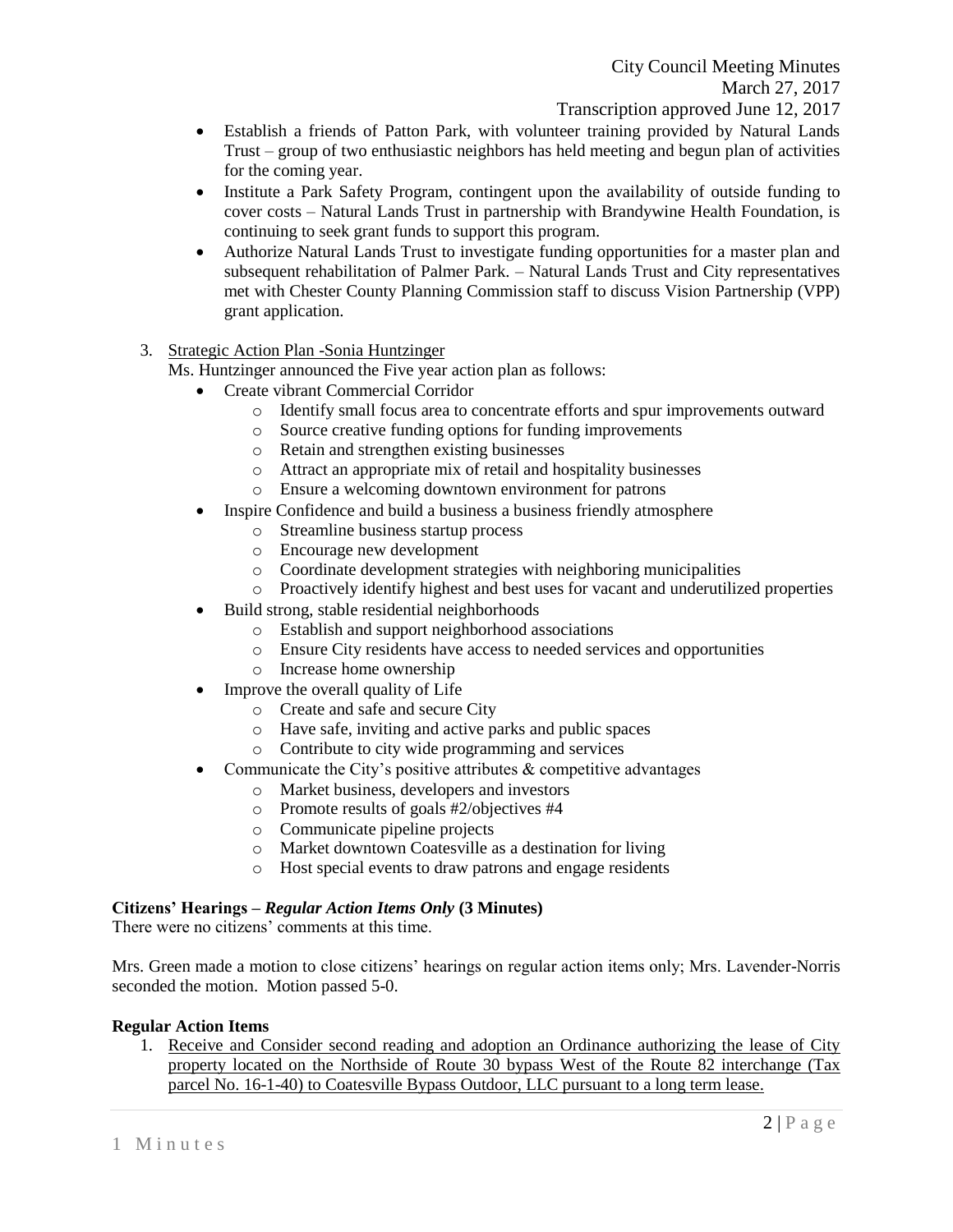Vice President Lawson made a motion to approve second reading and adoption an Ordinance authorizing the lease of City property located on the Northside of Route 30 bypass West of the Route 82 interchange (Tax parcel No. 16-1-40) to Coatesville Bypass Outdoor, LLC pursuant to a long term lease; Mrs. Lavender-Norris seconded the motion. Motion passed 5-0.

2. Receive and consider second reading and adoption an Ordinance authorizing the lease of city property located at the southwest corner of the intersection of Lincoln Highway (Business RT 30) and South First Avenue (Tax Parcel Nos. 16-5-223, 16-5-224, 16-5-225 and 16-5-225.1) to Coatesville Monument Outdoor, LLC pursuant to a long term lease.

Mrs. Lavender-Norris made a motion to approve second reading and adoption an Ordinance authorizing the lease of city property located at the southwest corner of the intersection of Lincoln Highway (Business RT 30) and South First Avenue (Tax Parcel Nos. 16-5-223, 16-5- 224, 16-5-225 and 16-5-225.1) to Coatesville Monument Outdoor, LLC pursuant to a long term lease; Mrs. Green seconded the motion. Motion passed 5-0.

- 3. Receive and consider second reading and adoption an Ordinance identifying that city property (Tax Parcel No.16-1-40) located East of the Brandywine Creek and North of U.S. Rt. 30 by-pass and South of Rt. 340 and West of Rt. 82, consisting of approximately 17.2 acres, and acquired by the city for recreational uses shall specifically include among such uses (on a small portion thereof) a monopole sign which shall be available for the City's use for public messaging display. Mrs. Jones made a motion to approve second reading and adoption an Ordinance identifying that city property (Tax Parcel No.16-1-40) located East of the Brandywine Creek and North of U.S. Rt. 30 by-pass and South of Rt. 340 and West of Rt. 82, consisting of approximately 17.2 acres, and acquired by the city for recreational uses shall specifically include among such uses (on a small portion thereof) a monopole sign which shall be available for the City's use for public messaging display; Vice President Lawson seconded the motion. Motion passed 5-0.
- 4. Receive and consider bid proceedings for entering into a one year farming lease for City property known as the "Conti Property" Conti Lease (with option for extensions and terms to cancel after crops removed at the discretion of the City).

Mrs. Lavender-Norris made a motion to approve a bid proceedings for entering into a one year farming lease for City property known as the "Conti Property" Conti Lease (with option for extensions and terms to cancel after crops removed at the discretion of the City); Vice President Lawson seconded the motion. Motion passed 5-0.

- 5. Receive and consider a Resolution to approve Change Order No. 3 to JCI Performance Contract (removing any work not yet completed – including any work which would interfere with the Renovations to City Hall). Mrs. Lavender-Norris made a motion to approve a Resolution to approve a Change Order No. 3 to JCI Performance Contract (removing any work not yet completed – including any work which would interfere with the Renovations to City Hall); Mrs. Green seconded the motion. Motion passed 5-0.
- 6. Receive and consider a Resolution authorizing the City's sale/trade of vehicles and other equipment identified herein by means of municibid or trade-in pursuant to COSTARS purchases for new vehicles or by public bid or auction consistent with the requirements of the Third Class City Code

Mrs. Green made a motion to approve a Resolution authorizing the City's sale/trade of vehicles and other equipment identified herein by means of municibid or trade-in pursuant to COSTARS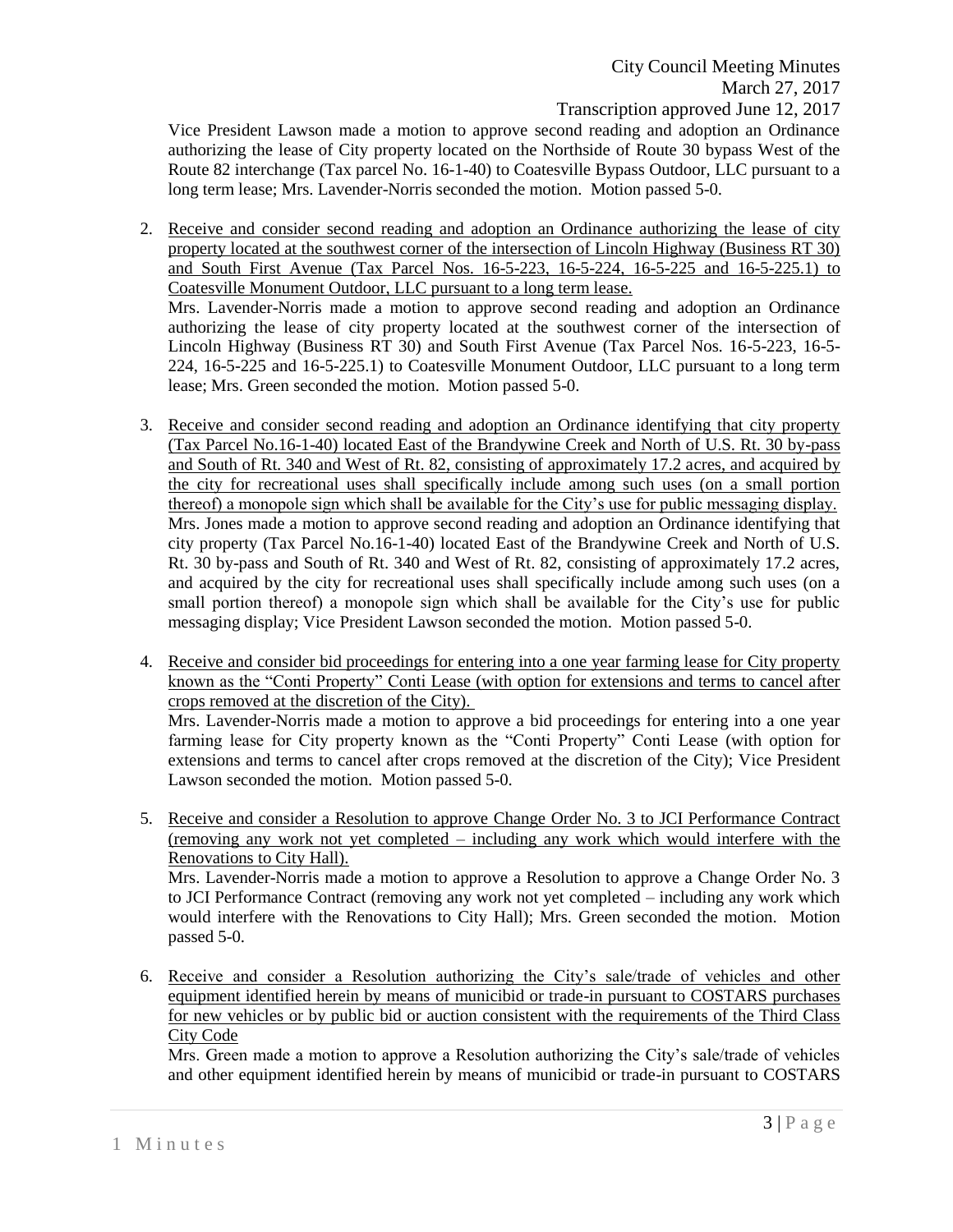purchases for new vehicles or by public bid or auction consistent with the requirements of the Third Class City Code; Mrs. Lavender-Norris seconded the motion. Motion passed 5-0.

- 7. Receive and consider a Resolution approving lease terms four (4) police cars Mrs. Jones made a motion to approve a Resolution approving lease terms for four (4) police cars: Vice President Lawson seconded the motion. Motion passed 5-0.
- 8. Receive and consider first reading an Ordinance authorizing the City of Coatesville (the City) to enter into a "bank Qualified lease agreement for purpose of acquiring 4 police vehicles (two (2) 2017 Ford Interceptor and two (2) 2017 Ford Explorer) pursuant to COSTAR contracts and incurring lease obligations (not in excess of  $$140,221.42$ ) for the police vehicles) to be evidenced by lease purchase agreements with the bank (the "Lessor") to which the City will pay to lessor the rental payments for the purposes of providing the said equipment for the City; authorizing the execution and delivery of such lease purchase agreements; setting forth the amounts of rental payments to be made thereunder and covenanting to pay such amounts from current revenues, subject to annual appropriation; authorizing and directing the taking of necessary or appropriate actions including execution and delivery of requisite documents in connection with the lease purchase agreements; and taking related actions.

Mrs. Jones made a motion to approve first reading an Ordinance authorizing the City of Coatesville (the City) to enter into a "bank Qualified lease agreement for purpose of acquiring 4 police vehicles (two (2) 2017 Ford Interceptor and two (2) 2017 Ford Explorer) pursuant to COSTAR contracts and incurring lease obligations (not in excess of \$140,221.42) for the police vehicles) to be evidenced by lease purchase agreements with the bank (the "Lessor") to which the City will pay to lessor the rental payments for the purposes of providing the said equipment for the City; authorizing the execution and delivery of such lease purchase agreements; setting forth the amounts of rental payments to be made thereunder and covenanting to pay such amounts from current revenues, subject to annual appropriation; authorizing and directing the taking of necessary or appropriate actions including execution and delivery of requisite documents in connection with the lease purchase agreements; and taking related actions; Vice President Lawson seconded the motion. Motion passed 5-0.

9. Receive and consider Fred Sharpe reappointment to the Parks and Recreation Commission for the term 2015-2018

Vice President Lawson made a motion to reappoint Fred Sharpe to the Parks and Recreation Commission for the term 2015-2018; Mrs. Green seconded the motion. Motion passed 5-0.

# Discussion Item

1. Meeting Minutes

There were no questions on previous meeting minutes

2. Anti-Discrimination Ordinance

Vice President Lawson announced multi municipalities have anti-discrimination Ordinances. The City should be proactive and look into making sure we have one and all areas are included.

3. Community Day Meeting

President Hunt suggested the meeting to be held after the executive session ion April 3, 2017 to discuss the Community Unity Day event. Mrs. Lavender-Norris asked if the RFP's have been sent out for the Fireworks.

## 4. Santa House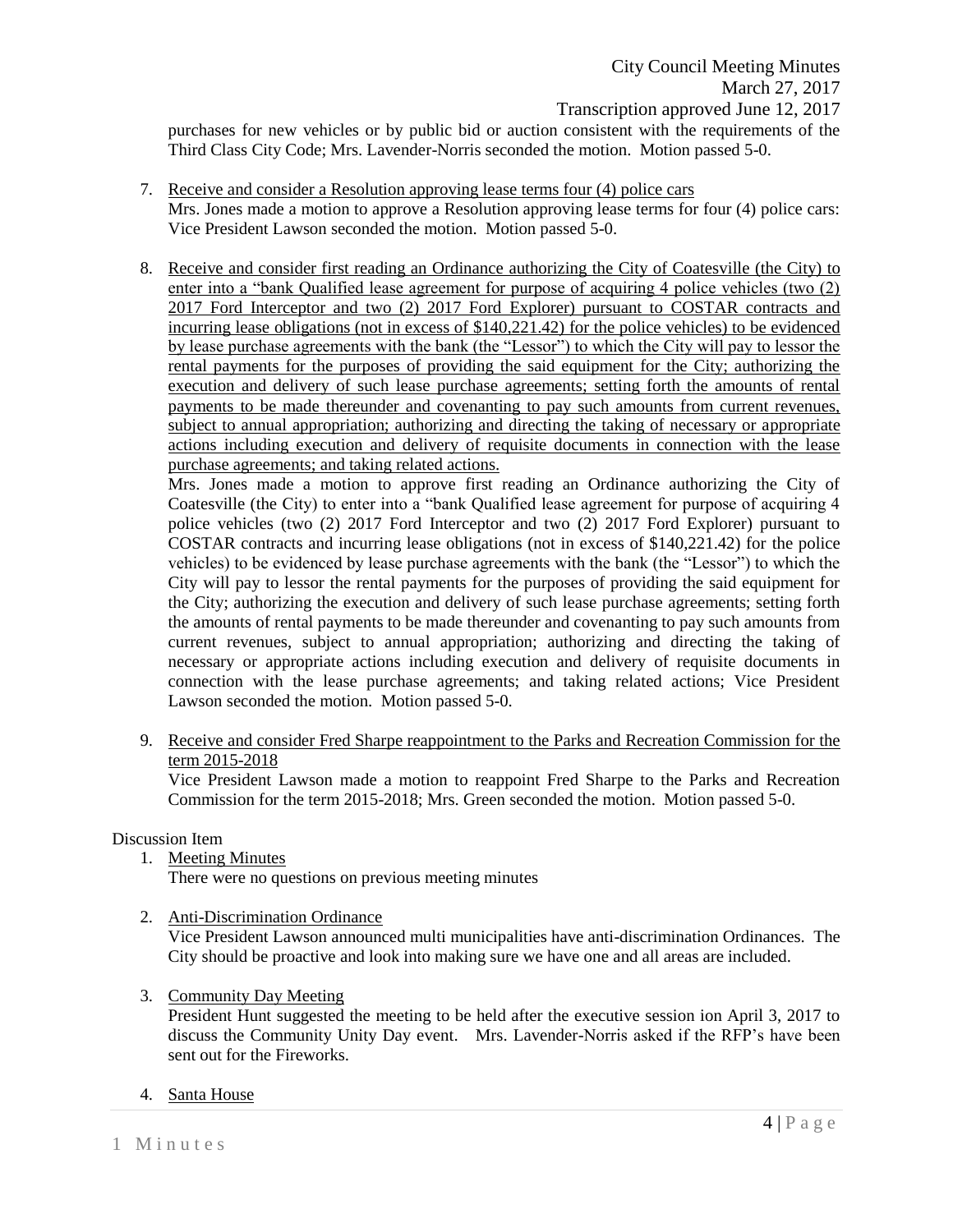City Council Meeting Minutes March 27, 2017 Transcription approved June 12, 2017

President Hunt questioned the status of the shed (Santa House) at Gateway Park. Is it going to stay or be moved? Mr. Trio stated he thought the shed was rented for the event. Mrs. Lavender-Norris stated it was agreed upon the shed would be purchased. Mrs. Bookman announced she dropped off the invoice for the additional payment of \$960 at the reception desk a while back. She agreed drop off another receipt.

# 5. WCCCOG

Vice President Lawson announced members are still working on regionalizing emergency management services. The first meeting will be scheduled as soon as all municipalities reply that they are in agreement. The focus of the regionalized emergency management collaboration will be for instances of blizzards, storms, or other situations where services might be needed over a continuous amount of time. Each municipality should choose who would be their representative. Usually the EOC.

*Veris Visalign* a technology company, will give a group presentation on April 24, 2017 10:30 am at the PSATs. The members of the COG will receive discounted rates on services and products from the vendor. -A technology survey was sent out to municipalities to complete. All elected officials must have taken or take the FEMA Emergency Management Institute courses IS100 and IS700. In the event of an emergency, a municipality with elected officials not having these courses complete, will not be eligible for FEMA money. UPDATE: April 19, 2017 there will be a group training (Location TBD but most likely the Training Center in S. Coatesville)

April 19, 2017- Re-certification for Hazmat

April 8, 2017- Shredding event at Kmart 9am-12 noon- Flyer is on our website Chester County Emergency Management will be supplying Public Works Departments with radios to communicate with first responders in case of emergencies. The county will contact each municipality.

## **Solicitors Report**

Mr. Carnes explained:

- Valley Township has extended 90- day review clock
- Monitoring and assisting with development of DEPG project
- Kai CannaPharm application has been submitted
- Advertised Ordinance for Catalyst
- Advertised Ordinances for Leased vehicles
- Prepared and reviewed Resolutions change order for JCI
- Reviewed various draft contracts and agreement and assisted with various miscellaneous matters involving litigation and enforcement and has assisted the City in its interpretation of codes, rules and regulations.

## **City Manager's Report**

Mr. Trio announced:

- City will be hosting the first Chester County "Walk Works" on Thursday April 6, 2017 at 1 pm beginning at Gateway Park
- Scott Mulderig began work today in the Codes Department
- The Revenues YTD are Actual \$1,434,680 of budgeted amount \$1,369,547
- The Expenditures YTD are Actual \$1,409,401 of budgeted amount \$1,560,469
- Boyle Construction is the Project Manager for City Hall Renovation
- Coordinating Civil Service testing for fire fighters.
- Grand Prix is September 23, 2017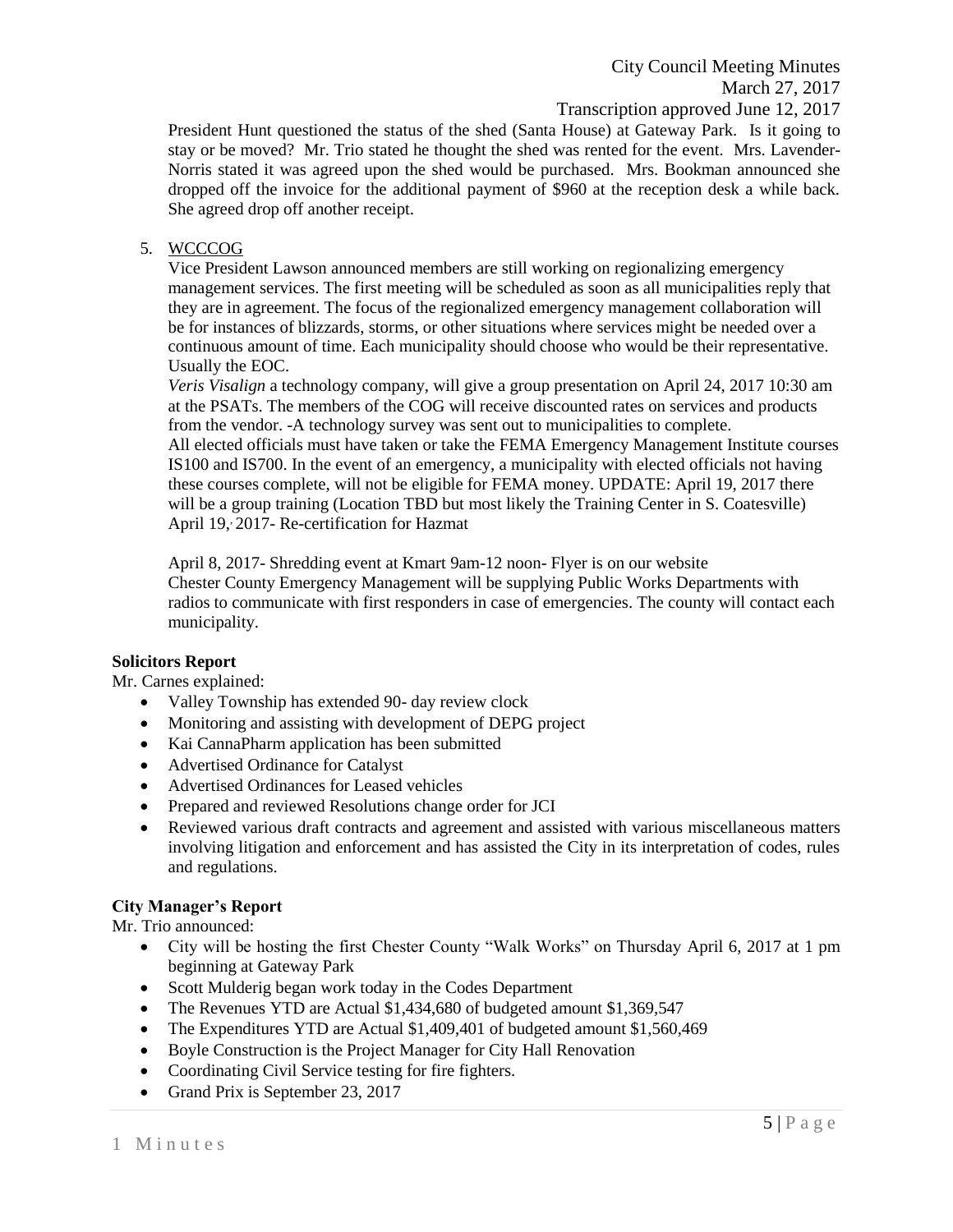LERTA will help development once approved by taxing authorities.

Sonia Huntzinger explained the LERTA Program.

## **Citizens' Hearings –** *Non-Agenda Items Only* **(3 Minutes)**

## Deborah Bookman

Mrs. Bookman asked for the termination of Ruthann Mowday, Right to Know Officer and the resignation of Ed Simpson and Mrs. Jones, City Council members, based on the Right to know, employee handbook and the City Charter Section 2 701-703. Mrs. Bookman read the sections as written in the code. Mr. Carnes suggested Ms. Bookman put the formal complaint in writing to be investigated in appropriate form. Ms. Bookman stated City Council and staff should be held accountable the same as resident are held accountable. Council asked Mr. Carnes to look into the allegations.

#### Khadejah AlAmin

Ms. AlAmin stated the election is not city business and council should not have put Ms. Mowday in the middle regarding the Right to Know. She asked how a business can acquire reserved (special privilege) parking in front of their businesses. There are cones left for days in front of Ms. Hunt's Funeral Home next to the CYWA. There is no parking sometimes for the clients of the CYWA. Mrs. Hunt stated she would contact Mim Wheeler to discuss the parking issues. Ms. AlAmin questioned the City clearing the snow off the street in front of the Funeral Home.

#### Vanessa Corbett

Ms. Corbett explained the solid waste bills were being sent to the previous owner. She received a letter from Portnoff with late fees and legal fees. She should not have to pay the legal fees since the bills were sent to the previous owner. Council asked Ms. Corbett to contact the Finance office to discuss the bills.

## Dave Terry

Mr. Terry asked the Chief for assistance with the crosswalks for the F.I.S.H event in April 29, 2017. He asked if vendor tables could be set up. There will be no selling. He asked for the property to be posted no trespassing two weeks prior to the event. The sign could read "This is for the kids, please refrain."

Mrs. Lavender-Norris made a motion to approve citizens' hearings on non-agenda items only; Mrs. Green seconded the motion. Motion passed 5-0.

## **Special Events**

1. "Healthy Kids Day" held by Brandywine YMCA on April 29, 2017, 10 am to 2:30 pm at Gateway Park

Vice President Lawson made a motion to approve the "Healthy Kids Day" held by Brandywine YMCA on April 29, 2017, 10 am to 2:30 pm at Gateway Park; Mrs. Lavender-Norris seconded the motion. Motion passed 5-0.

2. "Fut Bol Soccer" held by Liga De Fud Bol Soccer De Coatesville on Sundays beginning April 2, 2017 until October 29, 2017 from 9 am to 5 pm at Ash Park

Mrs. Jones made a motion to approve the Fut Bol Soccer" held by Liga De Fud Bol Soccer De Coatesville on Sundays beginning April 2, 2017 until October 29, 2017 from 9 am to 5 pm at Ash Park; Vice President Lawson seconded the motion. Motion failed 1-4. President Hunt. Vice President Hunt, Mrs. Lavender-Norris and Mrs. Green were the dissenting votes

3. "Latino Soccer Club" held by Juan Alvarez, Saul Escabedoe, Miquel Delqadello on Sundays beginning April 1, 2017 until November 30, 2017 from 8 am to 6 pm at Ash Park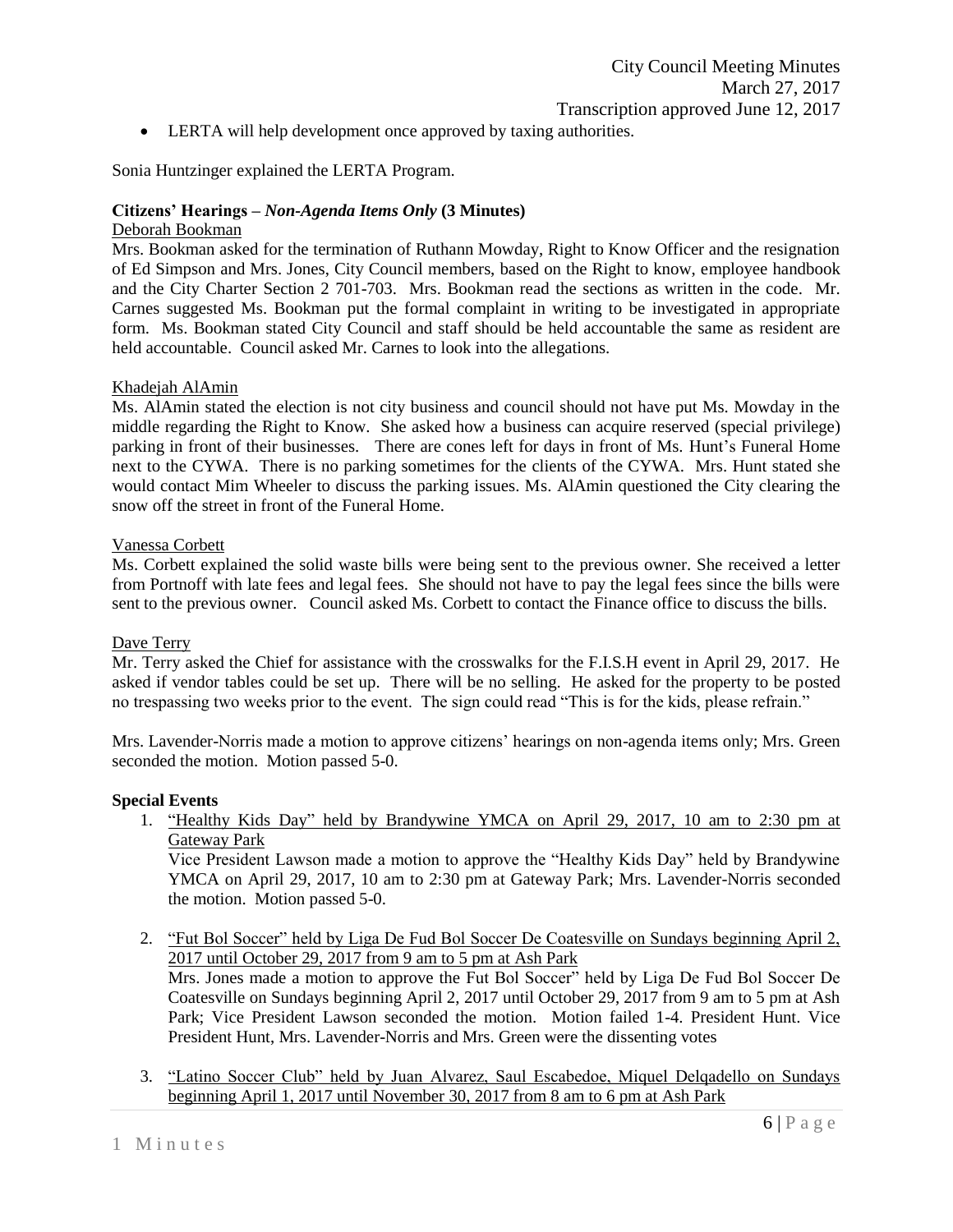Vice President Lawson made a motion to approve the "Latino Soccer Club" held by Juan Alvarez, Saul Escabedoe, Miquel Delqadello on Sundays beginning April 1, 2017 until November 30, 2017 from 8 am to 6 pm at Ash Park; Mrs. Lavender-Norris seconded the motion. Motion passed 5-0.

4. "Success Bookbag Giveaway" held by City of Coatesville and 12 other organizations on August 4, 2017 from 12:30 pm to 7:30 pm at Abdala Park. Vice President Lawson made a motion to approve a "Success Bookbag Giveaway" held by City of Coatesville and 12 other organizations on August 4, 2017 from 12:30 pm to 7:30 pm at Abdala Park; Mrs. Green seconded the motion. Motion passed 4-0-1. Vice President Lawson abstained from the vote.

## **Council Comments**

Ms. Lavender-Norris thanked everyone for coming out and staying. I personally take being a council member very seriously. I care about the community or I would not have gotten on Council. I don't feel like we should be above the law. If I feel at any given time as though we are in violation. We're not holding up our oath, I'll stand against it, even if it's me, hold me accountable. That's what we said were here for. At any given time, hold me accountable. We said we wanted to do better to make it better we have to prove it. We have to walk it, before we talk it. We are not sitting in these seats just because. I understand you as residents have to live with the decisions we make. I need you to understand so do we. I do, you do. I choose to do my due diligence to make sure it is done right. If it's right, its right; if it's wrong, it's wrong. I have no problem of agreeing or disagreeing with anyone out there or up here. I'm not here just for fun. I'm here to serve you and I'm going to serve you to the best of my ability. Trust me! I'm here by the Grace of God and Gumption. If it were only up to me I wouldn't be here, because the nonsense makes me angry. So with that being said. These are serious allegations a do I hope on this side of the table it is taken seriously, concerned seriously. Because if it's wrong I will be the standing with Ms. Bookman saying yes they did, no they didn't. If their right I'll also say yes they did, no they didn't. Tell you right now, I am not going along to get along. We all should be in a position we need to remain above reproach, transparent, telling the truth, shedding light on all this nonsense. I'm not here to make friends, I have a huge family and we're friends. . I want to do what's right for the people that what I stand on. I'm not angry. I'm compassionate in what I believe in and I'll stand on it.

Mrs. Jones thanked everyone for attending the meeting and staying. She stated "When following liars, it is he who represents himself in a court of law that has a fool for a client."

Mrs. Green thanked everyone for coming to the meeting. I wrote down some things. I read the charter frequently. Very, very troubled by information shared. I'm not going to sit here and act first time hearing information because it is not. But this is something that was done to someone. We all have to be held accountable for our actions and that's what it's about. Accountability. I have to be accountable myself, have responsibility to the staff, to each council person that I serve with, but most of all to the people who elected me to uphold. We took an oath and that oath says I will not selfishly use my position on council (I', paraphrasing) for anything that's going to benefit me or my family. We're just not to do that and so I ask Ms. Bookman to elaborate because she said a lot of stuff and nobody knew really what she was talking about. I really do need for her to write this down. I'm having a hard time communicating because I'm a little ill, but I really need you to write this down very detailed and submit this to our solicitor. Because an attorney is needed and an attorney will be gotten. An attorney is going to fight this in court and get these people removed. I'm sorry because what happened is against the law, whether we want to believe it or not. We can cover it up, we can sugarcoat it or whatever but you can't use people for things to get things done the way you want them done. We have to follow a procedure, I got to follow procedure, I'm not going to call the Chief and say officer somebody gave me a ticket. Chief you know I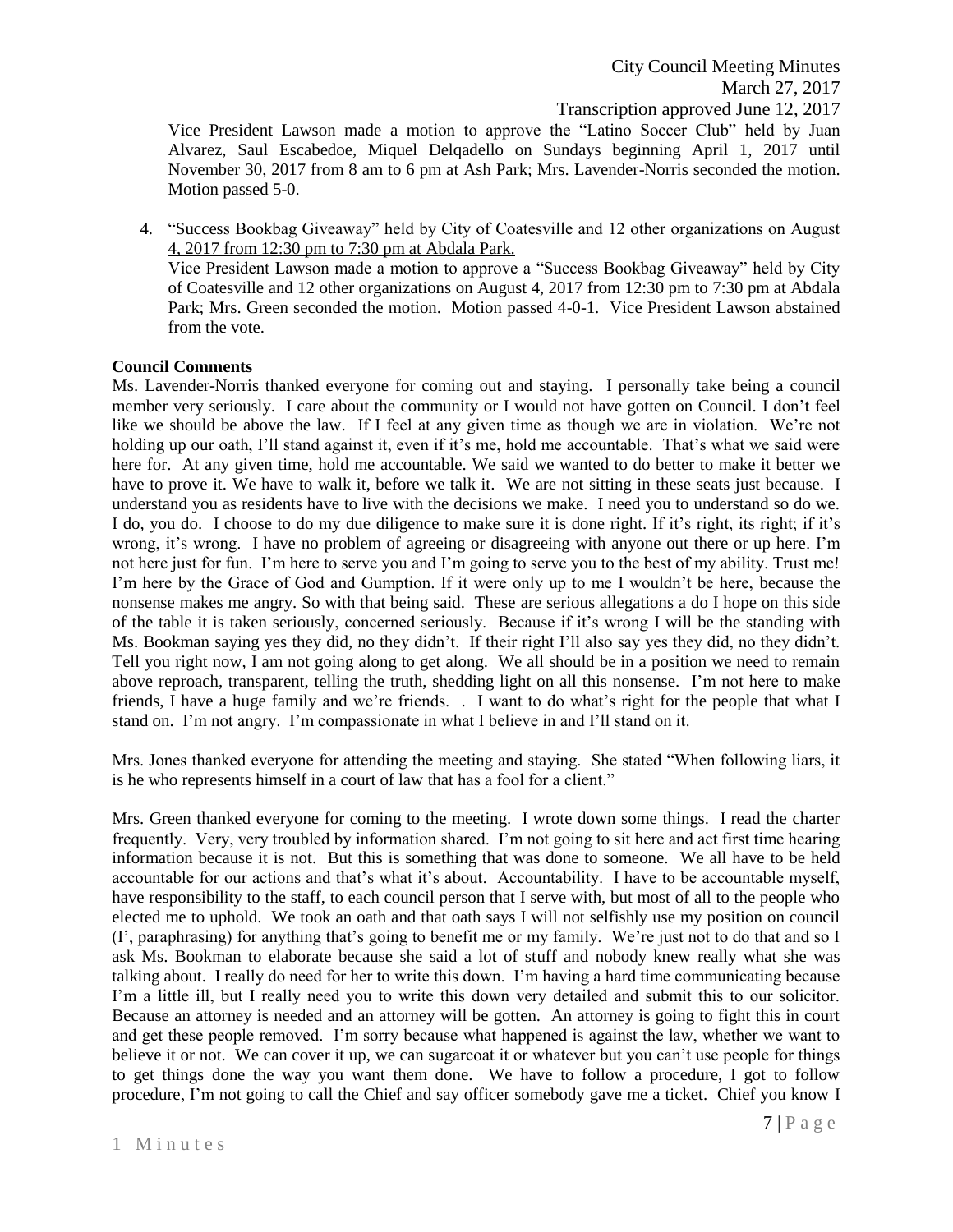try to vote on everything you want me to vote on, I need you to make that ticket go away. I wouldn't do that. We take an oath of integrity. I'm not trying to give a speech but I just want to state my position. I wrote down some things that I'm going to look into. Thank you very much.

Vice President Lawson announced Saturday she had the opportunity to represent City Council at the dedication in Community Lane welcoming the new homeowners. There are 16 homes left to build up on the hill. The event was originally scheduled in December but cancelled due to the snow and moved to last Saturday. It was a great event for the families and see the product of their hard work, 200 hours of service, down payment and maintain a mortgage. Ash Park, unfortunately received a report this morning that some of their equipment was damaged. Teenagers took it upon themselves to do some graffiti on our play equipment. Emailed Mr. Saites, Public Works Director, and the damage was removed this morning. The damaged swing was replaced this morning. I want to thank our Public Works Department for going above and beyond to have all things taken care of before kids got to school. Kids look forward to going over there every day. I to also want to speak on what happened tonight. It's very saddening when you are 100% committed to you City, where you grew up. It's not a secret everything I do is on Facebook. That is one of the ways that I feel I can be the most transparent in everything I do. People at my job laugh because they love Coatesville so much and I don't work here. People in the area love Coatesville so much because of what I post on Facebook. To have people come after you or your character because you're doing a good job, it sucks. I just want to put it out there as plain as I can. For the most part I try say and do positive but this day I feel as though I need to put it out there saying "Do it for the right reasons and wouldn't have to lie at all. People only fear what they cannot destroy. When you do from the goodness of your heart, there is nothing to destroy." I just want to do what is best for the 13,000 people in the City whether it's your ward or not. We the people on the board are doing it. I have been called names, I have been disrespected sitting in this chair by people sitting next to me. It's not right. We are going into a tough year, things have been different the last couple of months. I hope we can get it back together because we were rocking for three years. With that being said I love what I do and I intend to remain here for another four years.

President Hunt thanked everything for attending the meeting and staying. It has been a long agenda. I believe everyone here has a difference of opinion, different reason why we think the way we think. But I do believe we as Council have the best interest of the City in our hearts. Can't think of anyone who would be giving up their time week after week, day after day doing what we are doing for no reason. There are difficult times, difficult situations that we all have to face. I do trust and hope that there was no malintent. that we can get to the bottom of things and see what exactly went on and what happened in the whole situation. I do want to address once more the parking at my place. I do not want people to think because I am on Council that I can call for help and get assistance. We used a snow blower to move as much snow as we possibly could. We used shovels but the heavy snow on the street, we couldn't do anything with it. And just like Fuel City gets assistance. All over Facebook after their anniversary the City went and cleaned up all the snow. So they could have parking. The family needed parking so I asked for assistance. I have always had a good relations hip with the CYWA. I will call Mim tomorrow so we can continue that relationship. Thank you for coming.

## **Adjournment**

Vice President Lawson made a motion to adjourn the meeting at 9:30 pm; Mrs. Green seconded the motion. Motion passed 5-0.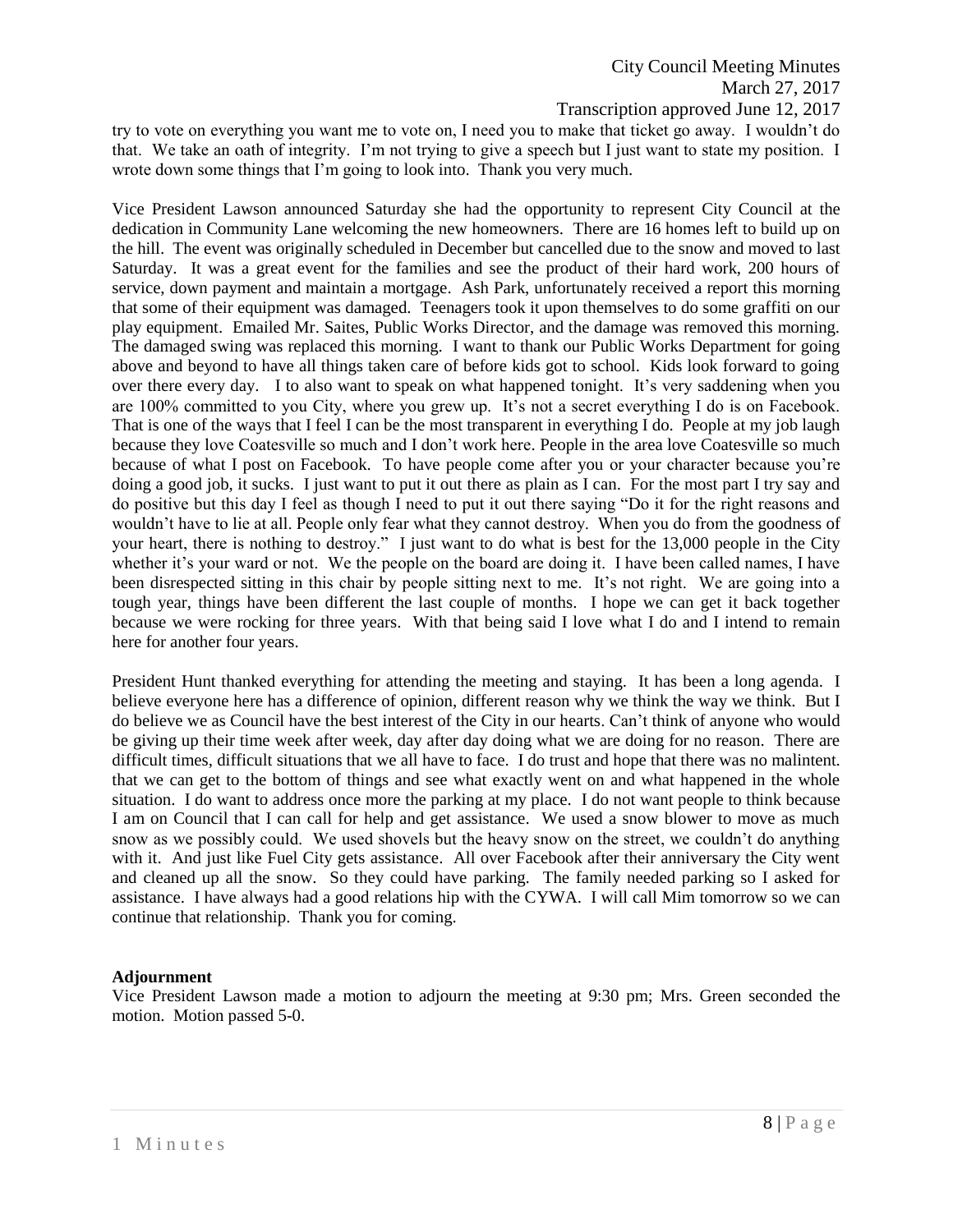# *TRASCRIPTION OF CITIZENS COMMENTS AS REQUESTED BY CITY COUNCIL*

#### **Citizens' Hearings –** *Non-Agenda Items Only* **(3 Minutes)**

Mrs. Hunt: First we have Debbie Bookman. Ladies and gentlemen we need to keep to 3 minutes.

Mrs. Bookman: My name is Mrs. Bookman and I live at 361 Charles Street in Coatesville. I am here tonight because after thorough investigation and on inquiry at the City Manager's office I realize that I need to ask for the termination of Ruthann Mowday for violation of the City of Coatesville's employee handbook, violation of the Right to Know Policy and I am asking for the resignations of council person Ed Simpson and Ingrid Jones for violation of the City Charter that the residents of Coatesville is held accountable for and City Council is governed by. The violation codes, Chapter 2 Section 2-701 Prohibited Activities, Section 2-702 Conflict of Interest, and Section 2-703 Violation.

Mrs. Hunt: Can you give me that again?

Mrs. Bookman: Section 2-701 Prohibited Activities, Section 2-702 Conflict of Interest, and Section 2- 703 Violation.

Mrs. Green: Do you have those right there?

Mrs. Bookman: I do.

Mrs. Green: Okay.

Mrs. Bookman: Conflict of Interest, Section 2-701, I am focusing on Section 2 improper gifts – no person seeks appointment to any City office or commission or agency shall directly or indirectly give or pay any money, service or any other consideration to any person in connection with such appointment.

## Mrs. Lavender-Norris: Alright.

Mrs. Bookman: Section 2-702 Conflict of Interest – engaged in any activity or take any action by virtue of the elected or appointed position such as activity or action, the official or any other person or entity in whose welfare the official is interested shall benefit or realize a gain or advantage. And, Section 2-703 – any person who violates Section 2-701 or 2-702 of the Conflict Code shall not be qualified to hold appointed office or employment in the City government and upon conviction may be subject to fines and may be provided by Council or general law. This Article shall constitute malfeasance in office which except as may otherwise be provided by general law shall be a smary offense punishable by the maxim fine and/or imprisonment established by general law. Conviction shall result in forfeiture of office or termination of employment, and any person so convicted shall thereafter be ineligible to hold office or be employed in the city government.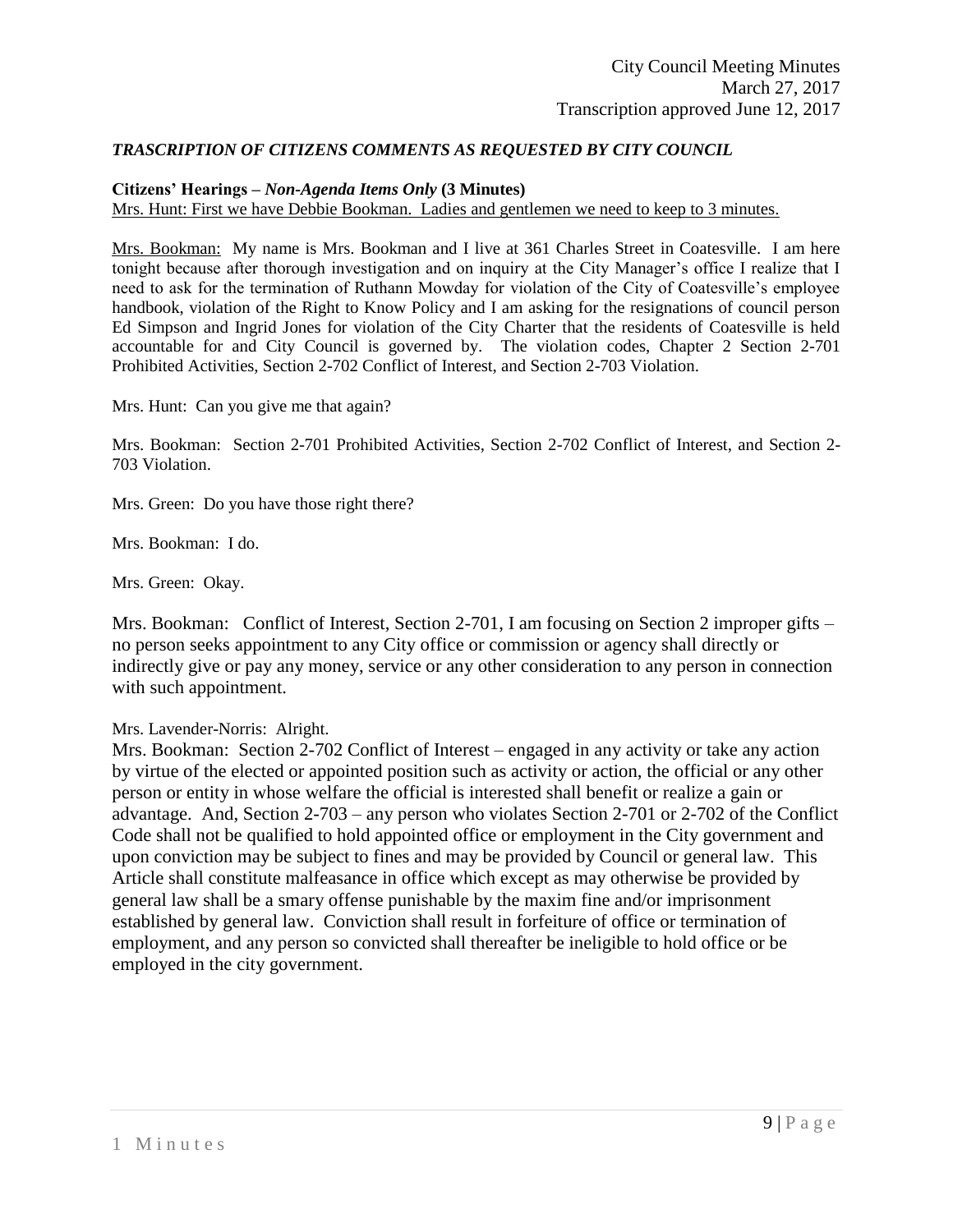Mr. Carnes: Okay.

Mrs. Lavender-Norris: Mr. Carnes.

Mr. Carnes: Yes.

Mrs. Lavender-Norris In light of Ms. Bookman's complaint I want to answer.

Mr. Carnes: I have a couple of comments. There is nothing. You know. Those sections that she is citing basically are the Ethics Act. If you are going to do something to benefit somebody, it would have to be some, I mean, my personal feeling is that you ought to put it in writing what you think these people did because this is typical situations related to Codes or Police and you say: Okay you violated this section and well you cited language from our Code saying this says this, and this says this and this says this. but there are no specifics tied to it like names or but no facts. And really, I think that this is the sort of thing that needs to be investigated in appropriate form and I think it is really a complaint against the City that should be written down in detail so that we can analysis it rather than getting into, I mean, let's face it, this is getting, there are people that do their jobs and do this, you know, you're bringing some serious charges and I think we have to be very careful how we bring them. I know it is a public for but people have reputations.

Mrs. Bookman: I agree.

Mr. Carnes: And so I think, my suggestion would be that we have a formal complaint prepared, that we evaluate it. Certainly I am here to provide counsel and if, if, if there are facts that support it then we have to look at it. , but I haven't heard any facts and I don't know that we should be hearing these facts.

Mrs. Lavender-Norris: Mrs. Bookman.

Mrs. Bookman: Well, what I have is, it is interesting that you bring up laws and policies because as far as the right to know I had to complete a right to know in order to get information that was just given out. I was told that it was a process of 5 days. I have a copy of someone that inquired similar information that was given out, one second…

Mr. Carnes: One second.

Mrs. Bookman: and she still hasn't received that information, so I have, I can put together a docent but it is interesting that City Council and City Hall employees and Solicitor wants to hold the residents accountable but not you guys accountable. That's not fair, you are mincing words here.

Mrs. Green: That wasn't going to be my question, my question to you was yes you came to the podium and you did mention some things, I was going to have you tell us what it is that you are talking about. I was not going to, I think we are held accountable. We're held more accountable than our residents and we should be.

Mrs. Bookman: You should be. I don't think that that happened here.

Mrs. Green: So, I was just going to ask you to sit down now your three minutes are up. I would ask Mrs. that you write everything down. I think it would be great uh for you that you write everything down and write it in down in detail and submit it to our Solicitor.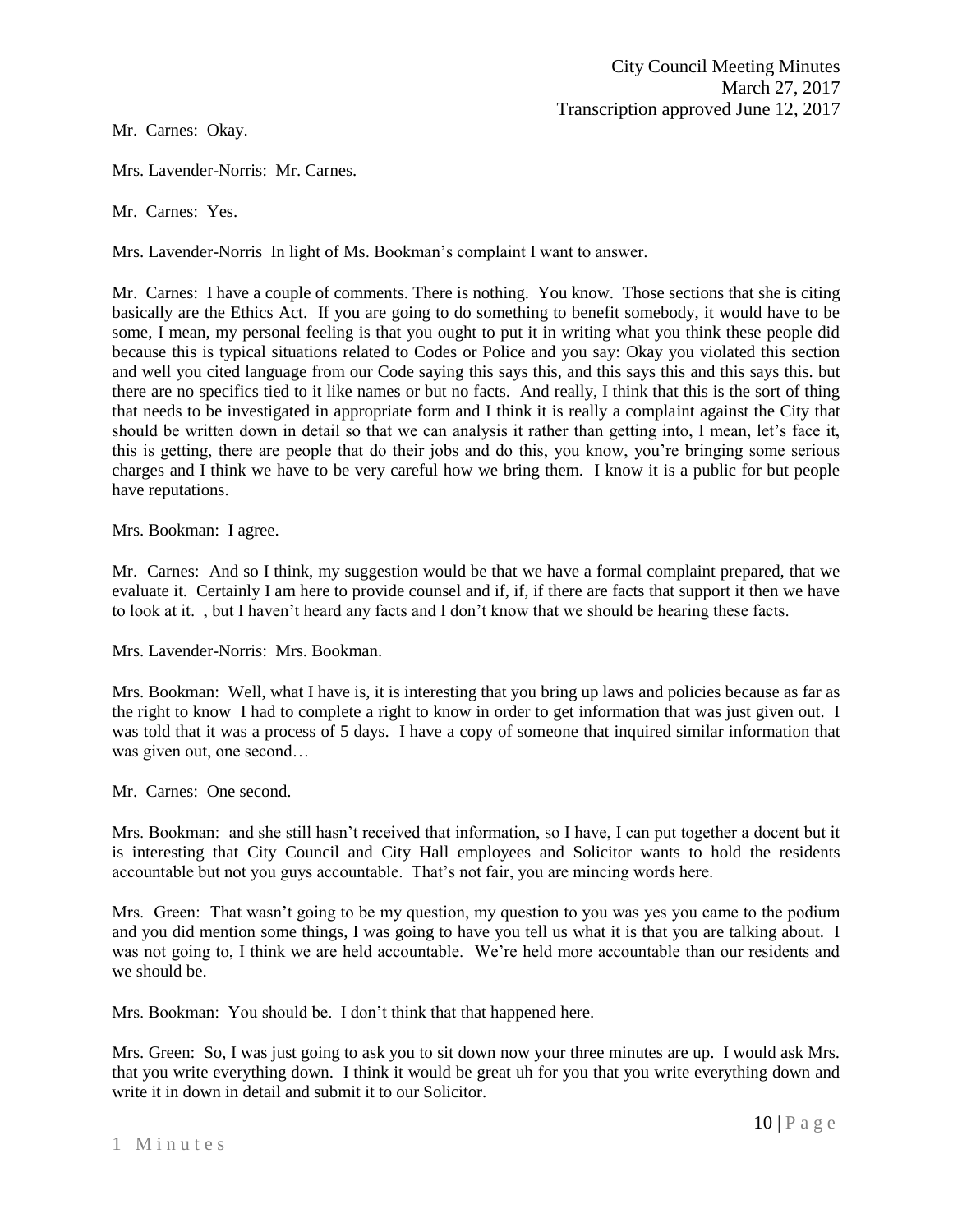Mrs. Bookman: I just hope that when I write it down and then submit it doesn't get lost like it..

Mrs. Green: You can copy everybody.

Mrs. Bookman: Okay.

Mrs. Lavender-Norris: Her three minutes are up but because of Council interaction, she can remain at the podium because of the interaction so you can proceed with what you are saying for however long is necessary.

Mrs. Green: Okay, so I interrupted her and took her time, now you can have it back.

Mrs. Bookman: Okay. Alright, so summarizing there was some information in my personal financial information that was obtained and by right could have obtained and the gain was accomplished by Councilwoman Ingrid Jones in removing me from the ballot because I am running for Council which is fine and legal. However, based on the Right to Know Act policy procedure that was not followed. I came back to City Hall and I asked under oath, Ingrid Jones said that she didn't have right to know and under oath Ruthann stated that that's the policy. In order to get open records, public records you have to submit a right to know. I couldn't walk into City Hall and get the financial information. This young lady couldn't walk into City Hall and get the information and not only was it obtained but it was obtained the deadline is March 5<sup>th</sup>, I didn't know, first time running, I have big shoulders, I can handle it. But the information, the deadline was March  $8<sup>th</sup>$ , March  $9<sup>th</sup>$  was a Friday...

Mrs. Green: Thursday.

Mrs. Bookman: No, March 8<sup>th</sup> was a Thursday, no, oh I am sorry, March 9<sup>th</sup> was Thursday, March 10<sup>th</sup> was a Friday, papers were filed at Voter Services on Monday, March 13th. How? Because Council received that information by using their power of being a Council member and that's not fair. If the rules apply to the residents, they should apply to everybody. This is your Charter, you're governed by this Charter. You stood up here put your hand on the Bible and took an oath, so how can you then turn around and tell me I can't put signs where I want to, oh well that just words, you have to submit something in writing. When things are submitted in writing somehow it gets lost in translation or it gives me this uh feeling as a resident, because I am a resident first, that you pick and choose what gets addressed and what doesn't get addressed. And I am just gonna say, I'm up here and I am nervous because this is a big allegation. It's not an allegation, this is big thing that I am presenting, this isn't something that I just got up. I am not upset that I am removed from the ballot, because I thank you Mrs. Jones, because you just made my fight stronger. This City deserves better and I am gonna keep fighting and I am gonna keep campaigning to get on City Council so that people that actually care and want to by our residents will do it. If there are rules for the residents there has to be rules for Council. It was violated and I am requesting that they be removed and Ruthann be terminated. Thank you.

Audience clapping over talking.

Mrs. Lavender-Norris: Do your due diligence.

Mrs. Bookman: I did my due diligence. Audience clapping over voices.

Mrs. Lavender-Norris: So what do you do?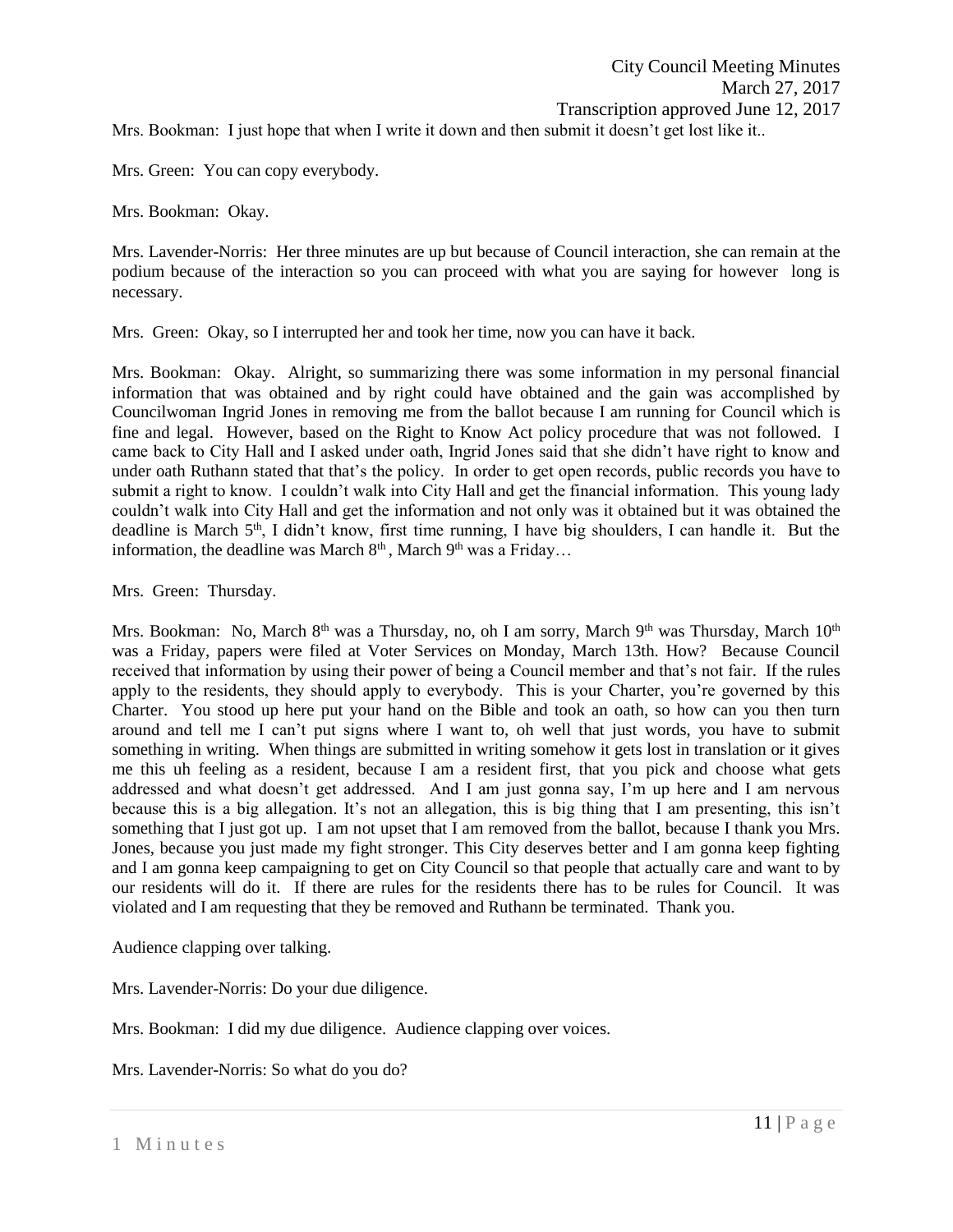Mr. Carnes: Well, I mean, it seems, you know, just from what I am hearing, I'm not so sure that anything happened wrong to be honest with you because the right to know, I mean, I'd have to do some research but when people run for office we are talking about I gather the Ethics form that has to be filed by a certain deadline and if it is not filed with the County and the municipality it is a fatal defect.

Mr. Carnes: So what people do, and I have done this before its, you know, in years gone past, gone by, you go down to Voter Services and you say: hey, did this person file and they hand it to you.

Mrs. Green : Voter Services had one. She filed one. She did file it here.

Mr. Carnes: The municipality…

Mrs. Green: No, the municipality, now I'm interfering because the municipality, we have a right to know process. Two other people came here and tried to get the same information and they were both told the same thing…

Mr. Carnes: I…

Mrs. Green: that they both needed to file a right to know. So all I'm saying Mr. is you're saying, I understand what you're saying and when they went to Voter Services, Voter Services has a policy but the City of Coatesville has a policy too. Now we hold some people to the policy and other people we did not hold to the policy.

Mr. Carnes: See, I hear what you are saying but if there are two things involved. One, the question is, is this something that is readily available to the public automatically – like yes or no.

Mrs. Green: I just said, we had two people come and they couldn't get the information. Two people came here for the same thing and they got no, you have to fill out a right to know, it's gonna take 5 days and they go through the process. Two people came, put in the right to know for the same information.

Mr. Carnes: I don't know all the facts, but…

Mrs. Green: Well, that's what I am saying…

Mr. Carnes: But what I am saying was, I haven't had a chance to analyze, when I get the written paper I will take a look at it. But I am just telling you off the cuff, maybe I shouldn't do that, I won't...

Mrs. Green: Yah, that's what she just said, she just stand up here and said two people came and filed for a right to know.

Mr. Carnes: I'll take a look at it.

Mrs. Green: And one still doesn't have it she said.

Mr. Carnes: I'll take a look at it, I mean, you know, also bear in mind that, I mean, I don't know who all the people are, but I'll take a look at it.

Mrs. Lavender-Norris: Okay, you'll take a look at it, but what do we as Council, how do we proceed?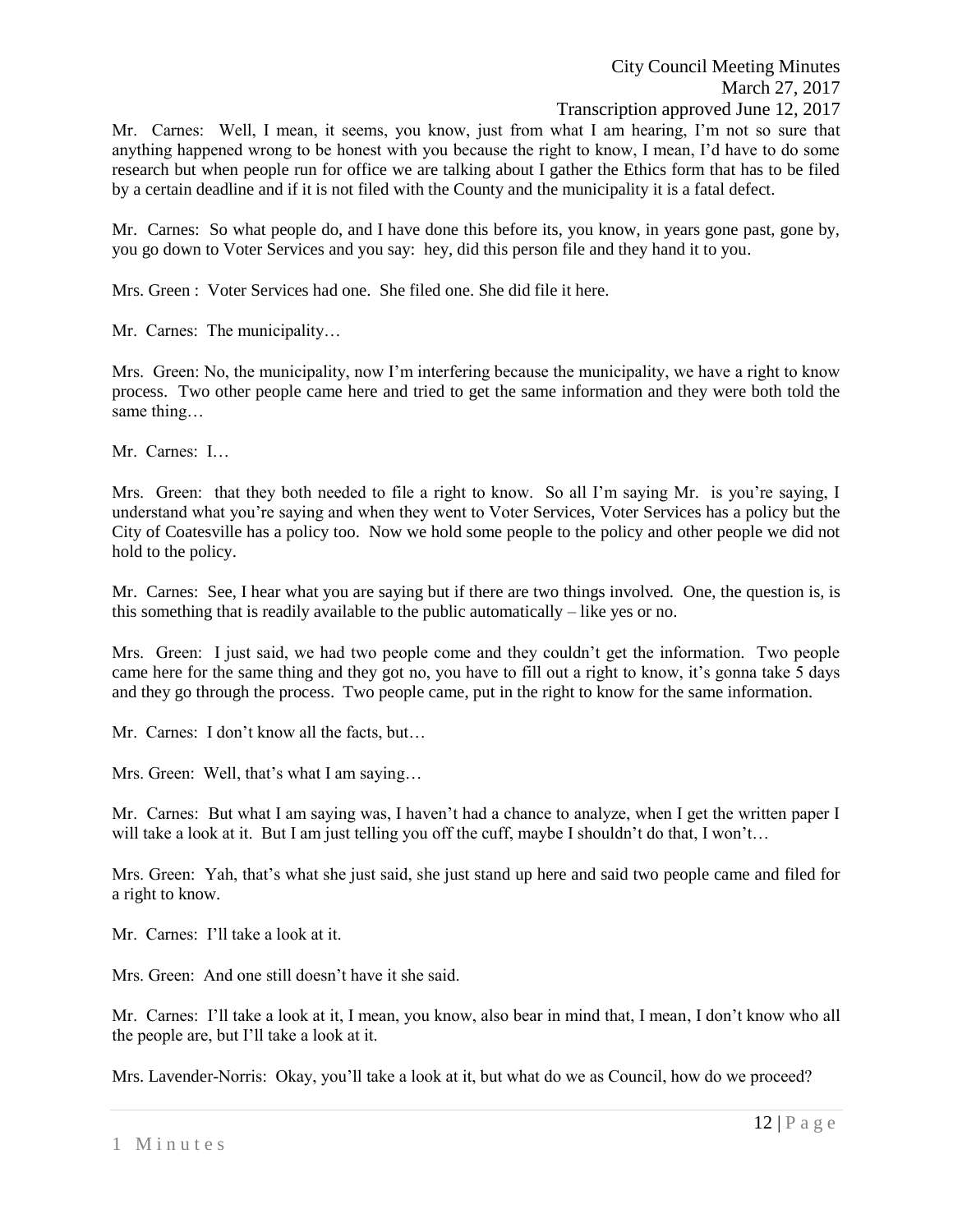Mr. Carnes: Well, we have to, first you'd have to have an analysis…

Mrs. Lavender-Norris: It's a serious allegation...

Mr. Carnes: Right, it's a serious…

Mrs. Lavender-Norris: And we don't want to be caught unaware one way or the other. And again, we have to remain accountable. So, in our line of accountability, where do we go from here as Council?

Mr. Carnes: Well, you, first of all you can't make a snap judgment no matter what...

Mrs. Lavender-Norris: Of course not.

Mr. Carnes: the circumstances. Secondly, these charges, it sounds like it, I'd have to look at it, it sounds like its boiling down to an alleged right to know violation maybe you made an error, maybe not, by the right to know officer. I don't see, I mean just listening to what, I mean I have to look at the facts, but

Mrs. Lavender-Norris: Right to know…

Mr. Carnes: I don't see a…

Mrs. Mowday: Can I ask a question?

Mr. Carnes: I don't see gift, I don't see a..

Mrs. Mowday: But, can I ask a question? How do I know as other than the right to know officer what you are allowed to provide Council when asked because I am also an employee of Council and of the City Manager and I am also the right to know officer.

Mr. Carnes: Right, there are certain things that are…

Mrs. Mowday: So, I don't know what I can give and what I can't give to my employer...

Mr. Carnes: No, I totally…

Mrs. Mowday: than being, okay, I can't give certain information to the public unless its…

Ms. Al-Amin on in crowd: If her employer asked for it and she refused, it would be insubordination.

Mrs. Mowday: be insubordination.

Mr. Carnes: Right…

Mrs. Lavender-Norris: So she'd be wrong for not giving it to 'em. So, it does sound like it is a misuse of their authority.

Mr. Carnes: No, no it …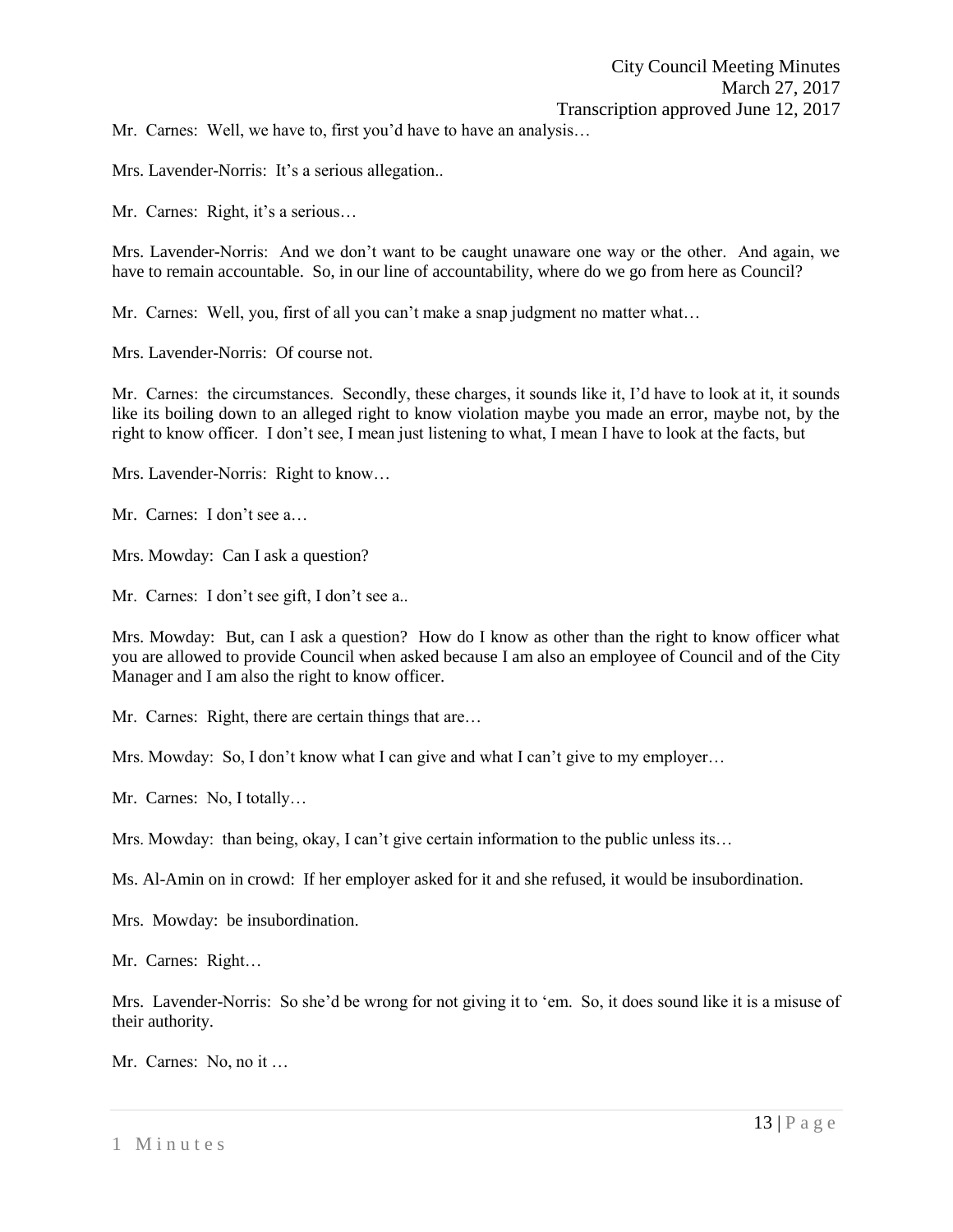Mrs. Lavender-Norris: It does. (Laughing)

Mr. Carnes: If she has a duty, I mean, we have to look at the facts.

Mrs. Lavender-Norris: Let me say this, Mrs. Jones and Mr. Simpson have Mrs. Mowday in the middle of a mess and it's not fair to her.

Mrs. Jones: What?

Mrs. Lavender-Norris: You heard me.

Mr. Carnes: Well?

Mrs. Jones: Yes, I did but I …

Mrs. Lavender-Norris: We're not going to go there, not going there.

Mr. Carnes: I understand…

Mrs. Lavender-Norris: But in any event, its serious allegations and its not fair to put her in the middle of it so something needs to be done and it needs to be done immediately.

Mr. Carnes: Well, you know, the way I see it, I mean, first of all I have to find it all..

Mrs. Lavender-Norris: Okay, so never mind. Never mind, and I'm not mad at you but I don't like the situation. So I say do your homework and do it quickly.

Mr. Carnes: Right. It sounds like…

Mrs. Lavender-Norris: Because this is not anything to fight with.

Mr. Carnes: Right.

Mrs. Hunt: Next we have Mrs. Ms. AlAmin.

Ms. AlAmin: Good evening everybody. I'm gonna be real quick because I don't want to take my 3 minutes on this but, I would say that if it's not, if Council comes to Ruthann for City business she has to give it to 'em. This wasn't City business, it's an election. They should have to put a right to know in just we as a citizen so that what she received was a service that she admitted under oath and she admitted under oath it required a right to know. So anyway, the reason I'm here is parking. Can the City Manager or someone on Council tell me how a business goes about allowing to have parking and sometimes, and Mrs. Hunt, this is with no disrespect, but your business affects me every day when you have them cones out. If you have a funeral, I can understand you have a couple of cones out. If you cone your side of the street, its 4 parking stalls. If you cone across the street which you sometimes do, it's 5 parking stalls. That's a total of 9. We try to be neighborly because we have businesses next to each other, but when our business came to Council, and we service the public too, we have a drug and alcohol clinic, we have a homeless shelter and 3 days a week we service anybody in the City of Coatesville with free food, when we tried to get a few parking stalls for a couple of hours to service the people that are in and out, real quick, 10 minutes, we were told we couldn't do it. I went to other businesses, other funeral homes and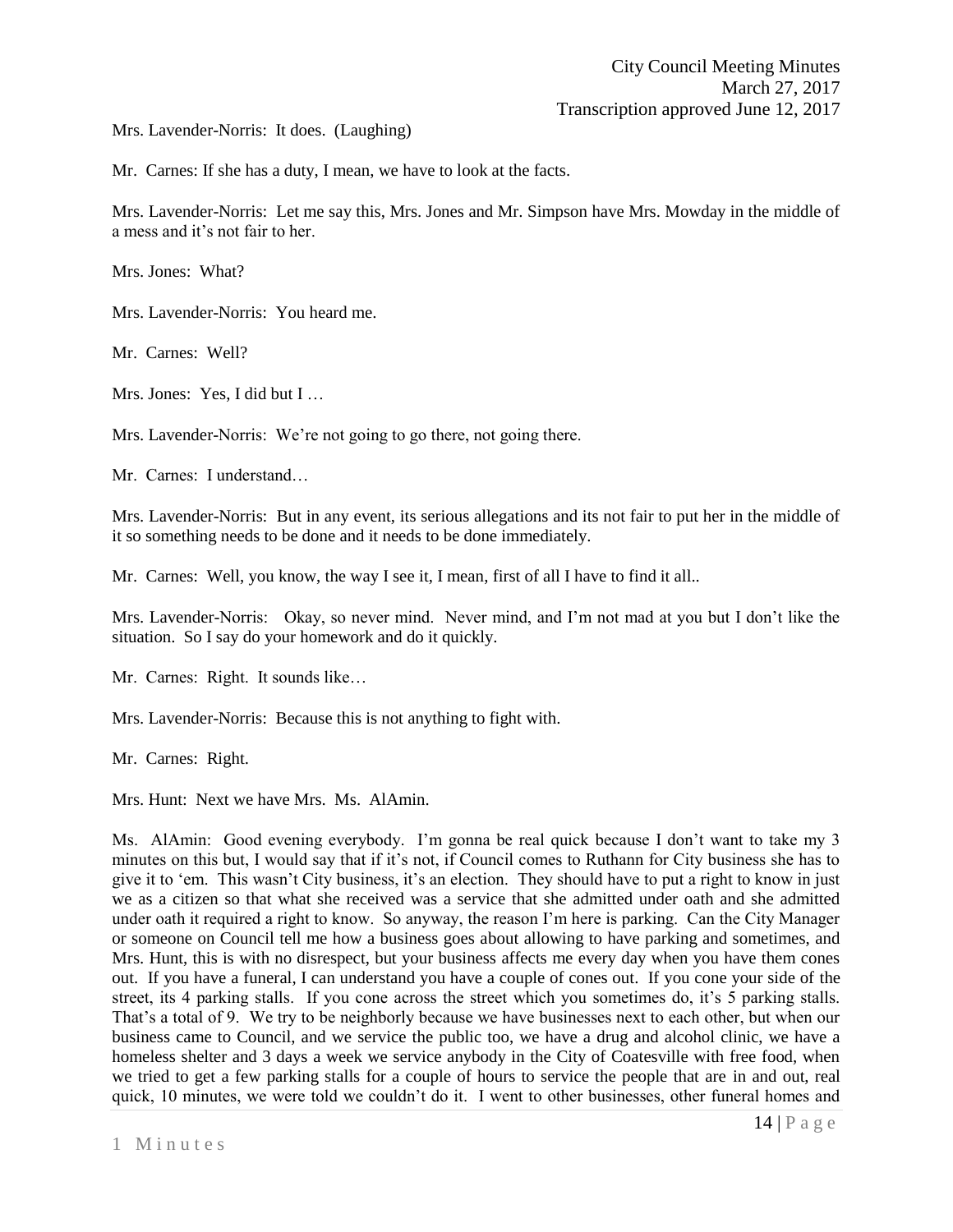asked if they got the same privilege that you got and they said no, so could somebody on Council pleeeease tell me how I go about applying, cause if I put a cone out or I put a chair out, they're gonna, you're gonna come take it and I may get a fine. So, how do you go about applying for special privilege for parking and receive…

President Hunt: I have no idea.

Ms. AlAmin: Well, I have a problem with it, because I know you had a funeral on Saturday. The cones were there today. I was out of my office 4 or 5 times today tending to business for my client, the cones were there, no cars were parked there, I went home let my dog out and came back to Council and I went past just to see if the cones are still there, you're here on Council and the cones are still out.

President Hunt: That's not true, today, I had a funeral there Saturday.

Ms. AlAmin: I know that, I looked on your website.

President Hunt: I had a burial today and there were 6 cars from the family that were parked there until we went to the interment ground and came back.

Ms. AlAmin: The cones are still there.

President Hunt: We put cones on the other side of the street when they have a service.

Ms. AlAmin: Can somebody tell me how another business…

President Hunt: Every funeral home blocks off the street when they have a funeral whether it is at a church or the night before for a viewing…

Ms. AlAmin: Not for, not for 2 or 3 days in a row Mrs. Hunt.

President Hunt: If I have families come in and out, yes, I will…

Ms. AlAmin: Can somebody tell me, we service the public too, so can somebody tell me how I can apply for my business when we're servicing the public…

Mrs. Green: You can't.

Ms. AlAmin: Why not.

Mrs. Green: The street, the street, the street is public. It's not...

Ms. AlAmin: Where she's coning off is public?

Mrs. Green: No, what I am saying is, it is not coned now, that it...

Ms. AlAmin: Well, it is coned, you want me to go take a picture and come back?

President Hunt: Do I have a service tomorrow, do you know that?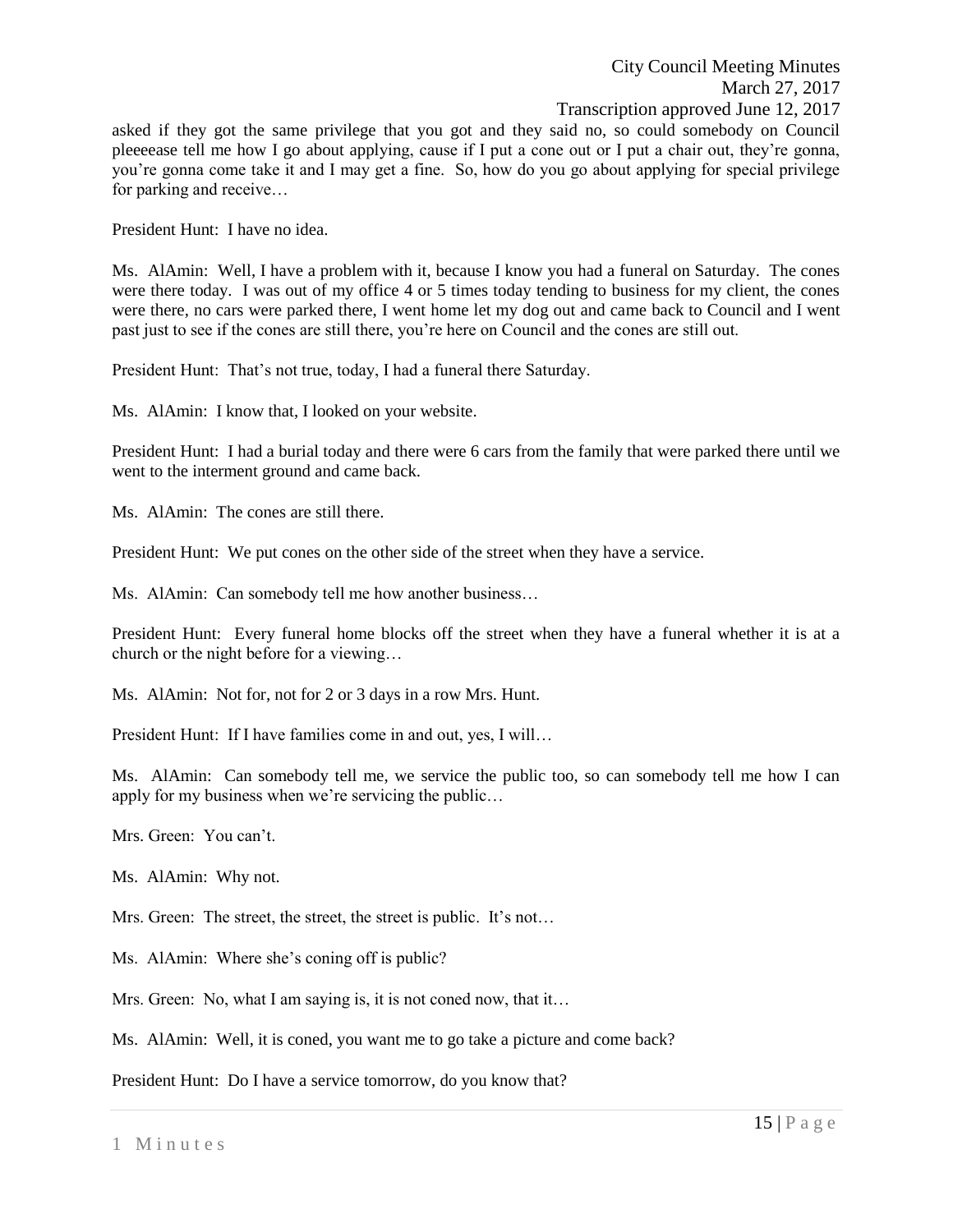Ms. AlAmin: No, I looked for today.

President Hunt: Okay, well look for tomorrow.

Ms. AlAmin: I am asking how I can apply to receive the same service. That's all I want to know. Either from the City Manager or another Council member.

Mrs. Lavender Norris: It seems that I had a similar conversation and at the end of the conversation it came down to the cones being out there saying they are reserved for funeral, however, those cones don't guarantee you, it's not a law saying you can't park here. That's not a law, that's just common courtesy. If you so choose to be commonly courteous.

Ms. AlAmin: And we talk about neighborly, this is what I'm saying, you had a funeral all day...

Mrs. Lavender-Norris: There's no law that says you can't park in that space.

Ms. AlAmin: And if I miss the meter, if I'm in a meeting and I miss the meter and the ticket guy comes by, that's a \$25.00 ticket. I service the homeless, there is a drug and alcohol clinic there, so I wanna know how I can apply…

Mrs. Green: You can't, but I think you, your organization and Mrs. Hunt, you being neighborly and being businesses somehow…

Ms. AlAmin: And that's part of we agree that we don't park there.

Mrs. Green: Yah, but have a conversation.

President Hunt: Every week when that big truck comes, they block my garage door, I can't get in I can't get out, you know, that's when your truck comes or a van so that's ready to go, and I've called over there to, you know we always had…

Ms. AlAmin: That truck was there for 20 minutes – not all day.

Mrs. Green: That's something that maybe needs to be revisited…

President Hunt: If you have a funeral home in town that don't block and if you go out on Merchant Street the night before a funeral, they're gonna block the front of Merchant all the way up Chestnut, if you go up to Joy Wentz, she is going to block from here place down to courtesy parking when you bring the family in, Bob Harris is the same thing, if he has a service and you know its larger than the parking lot, he is going to block off from his place down to the corner of Turkey Hill with his cones, the rest of the way…

Ms. AlAmin: All's I'm saying is…

inaudible

President Hunt: If I have a funeral, I have families coming in then I put cones out…

Ms. AlAmin: Well, you're here now and the cones are still up.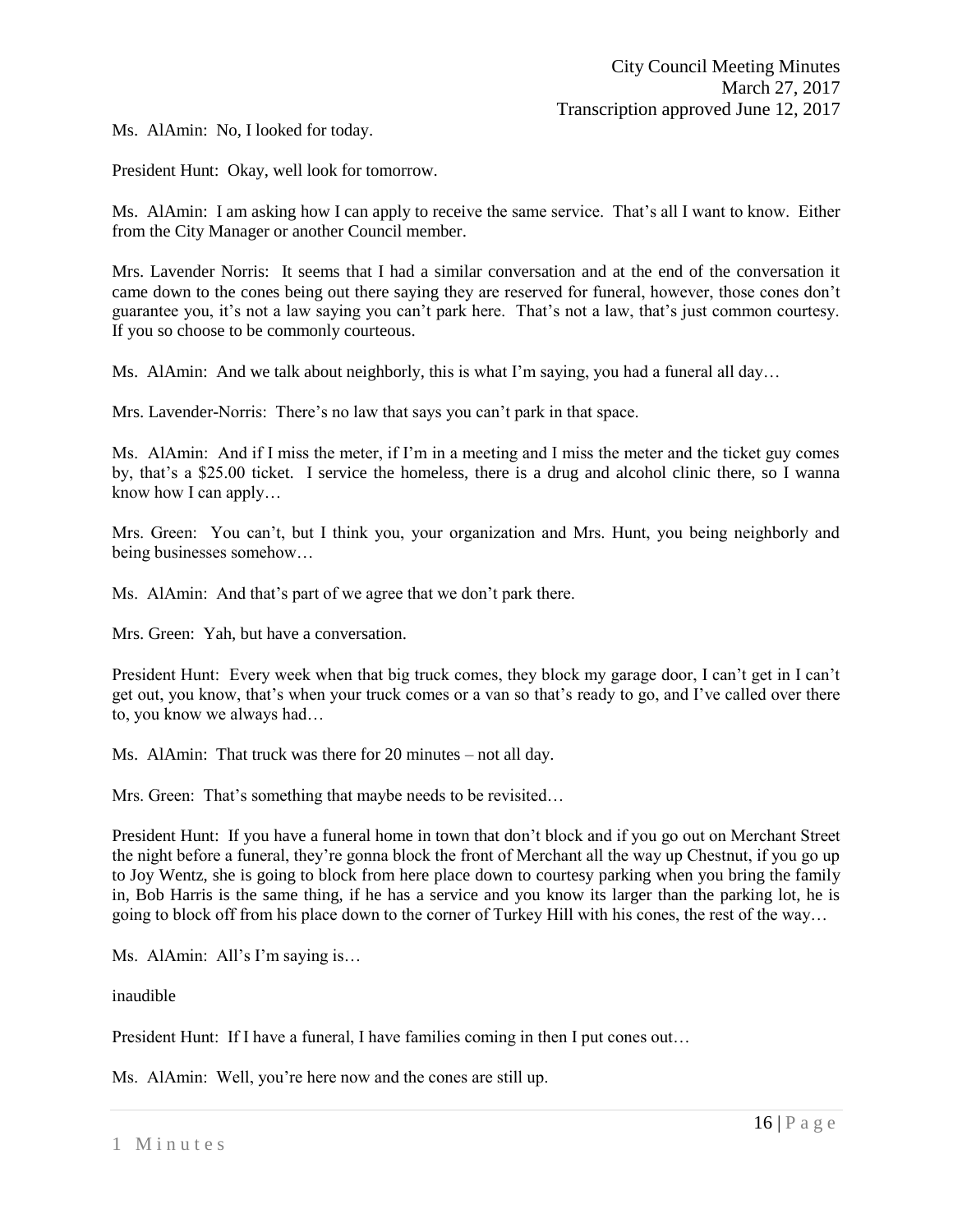President Hunt: See if I have a funeral in the morning? That truck blocked me. Because when I come in the morning..

Ms. AlAmin: What I'm saying is the residents that need to park and the employees that need to park, where do they…

President Hunt: On the weekend, they park in front of the building, the big shining, truck parks right in front of the door and then the other van parks behind him, they are parked on Friday, they don't move until Monday. If you have a funeral on Saturday or you are trying to get your cars lined up to go somewhere on Saturday, the cars are there. So what you have courtesy to move.

Ms. AlAmin: What cars?

President Hunt: The big pick-up truck that belongs to somebody over there, the green van that belongs to somebody over there.

Ms. AlAmin: Well, the trucks.

President Hunt: No.

Ms. AlAmin: The big pick-up truck.

President Hunt: Car from New Jersey is there. Just like, is over there…

Ms. AlAmin: She's the resident, she's the resident, she's the resident, she lives there.

President Hunt: So, okay, that's why she got blocked in on the snow, we asked her to move so that we could clear that whole area off because we had a service there on Friday, on Tuesday.

Mr. Carnes: May I say something too? First of all, Ms. , are you saying that you represent CYWA.

Ms. AlAmin: I'm saying I represent me and I represent my girls and did I talk to Mim about it, yes I did.

Mr. Carnes: Okay.

Ms. AlAmin: And Mim said that she came here and tried to get 2 or 3 stalls for the food bank and we were denied, so what I am asking you is…

President Hunt: She wanted permanent parking…

Ms. AlAmin: What I am asking you Mr. Carnes, what I'm asking you is, please tell me how I can go about applying for parking?

Mr. Carnes: Let me just say, the reason I am kind of getting in here because the Chief was saying to me and we do know that a funeral procession has certain privileges in the Motor Vehicle Code. They have to put a certain light on, they kind of go slowly, they are in formation, and red lights..

Ms. AlAmin: I agree with that.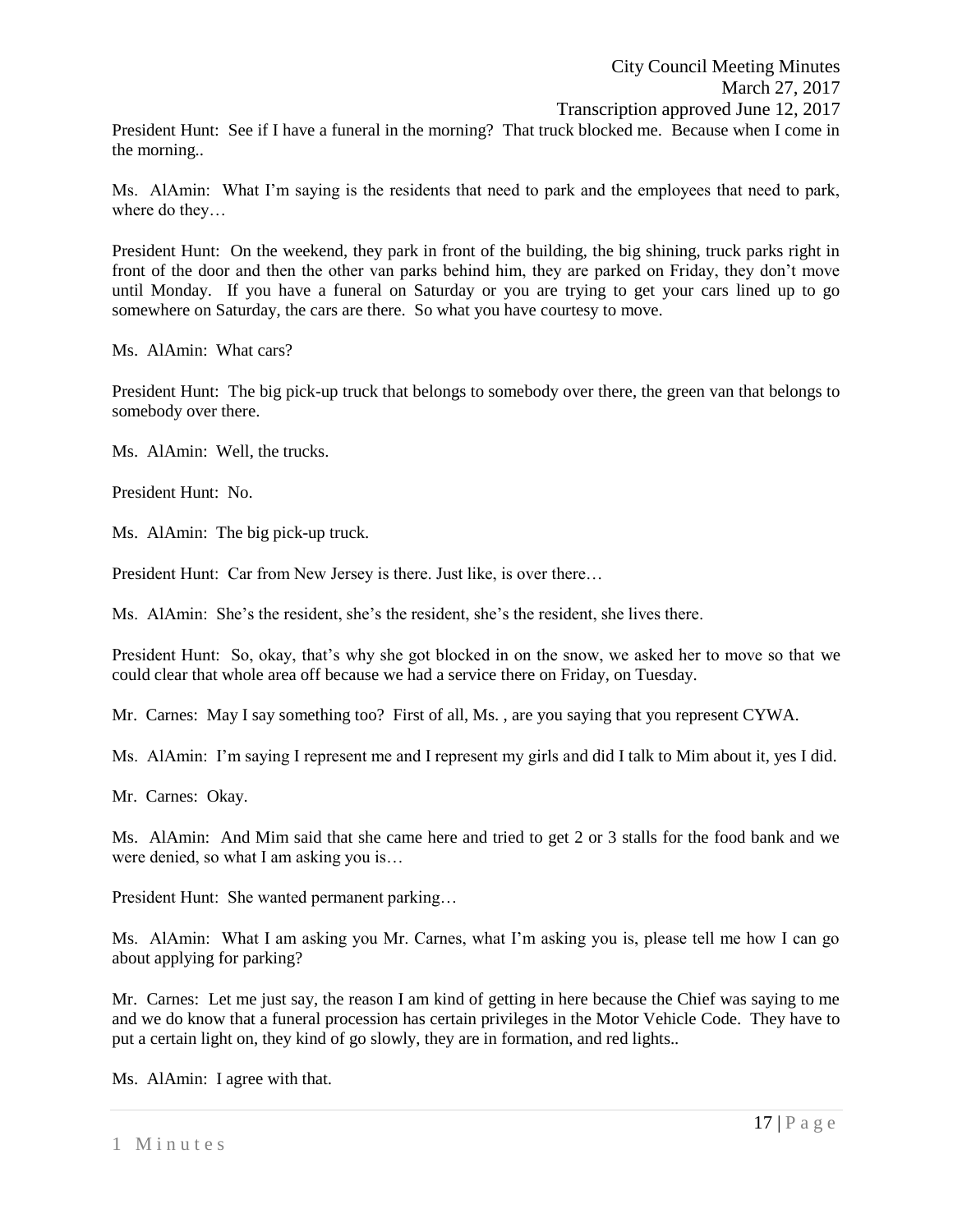Mr. Carnes: and it's my experience and I think that what we are hearing is like over in Parkesburg over at Wilde's is the same situation. Across the street from…

Ms. AlAmin: Mr. Carnes, what I'm saying is they sit sometimes those cones for 2 to 3 days for a funeral night and day…

Mr. Carnes: What I am trying to say, I think there is some authority for temporary allowance in respect for this sort of situation..

Ms. AlAmin: Okay, so explain to me what temporary means?

Mr. Carnes: Well, we'll take a look at it. Why don't you just allow us to take a look at it and we will get back to you. But my point is, you have to identify that you're representing...

Ms. AlAmin: Look, I'm representing me as an employee, why should I have to pay for parking when there is free parking around the corner. Why should my, some of my clients have to park all the way up on Chestnut Street, like, maybe one of 'em works the second shift and they don't come in until 12:00 or 1:00 and they have to park all the way up on Chestnut Street and walk down with a baby because there's cones.

Mr. Carnes: Right.

President Hunt: Because my families that come to see me at the funeral home have to park up in Dr. Plufice's office to come into my office, when I'm the one if there is snow out there we move it, if its raggity out there, we move it…

Ms. AlAmin: Well, wait a minute, when it snowed, which in front, in front on the emergency route we paid somebody to shovel it, because we have a handicapped…

President Hunt: We did too.

Ms. AlAmin: You paid somebody?

President Hunt: Yes, we have…

Ms. AlAmin: Well, no uh un, I'm done.

President Hunt: Was because now…

Ms. AlAmin: I came on your property for free, I've got pictures.

President Hunt: The City did what they did on the street and not what we did, and what we did...

Ms. AlAmin: Hold it. Can I talk to you. Inaudible – talking over each other. It's the same thing.

Ms. AlAmin: Alright, because of the argent, I'm charging time out…

President Hunt: Next is Ms. Ms. CorbettCorbett: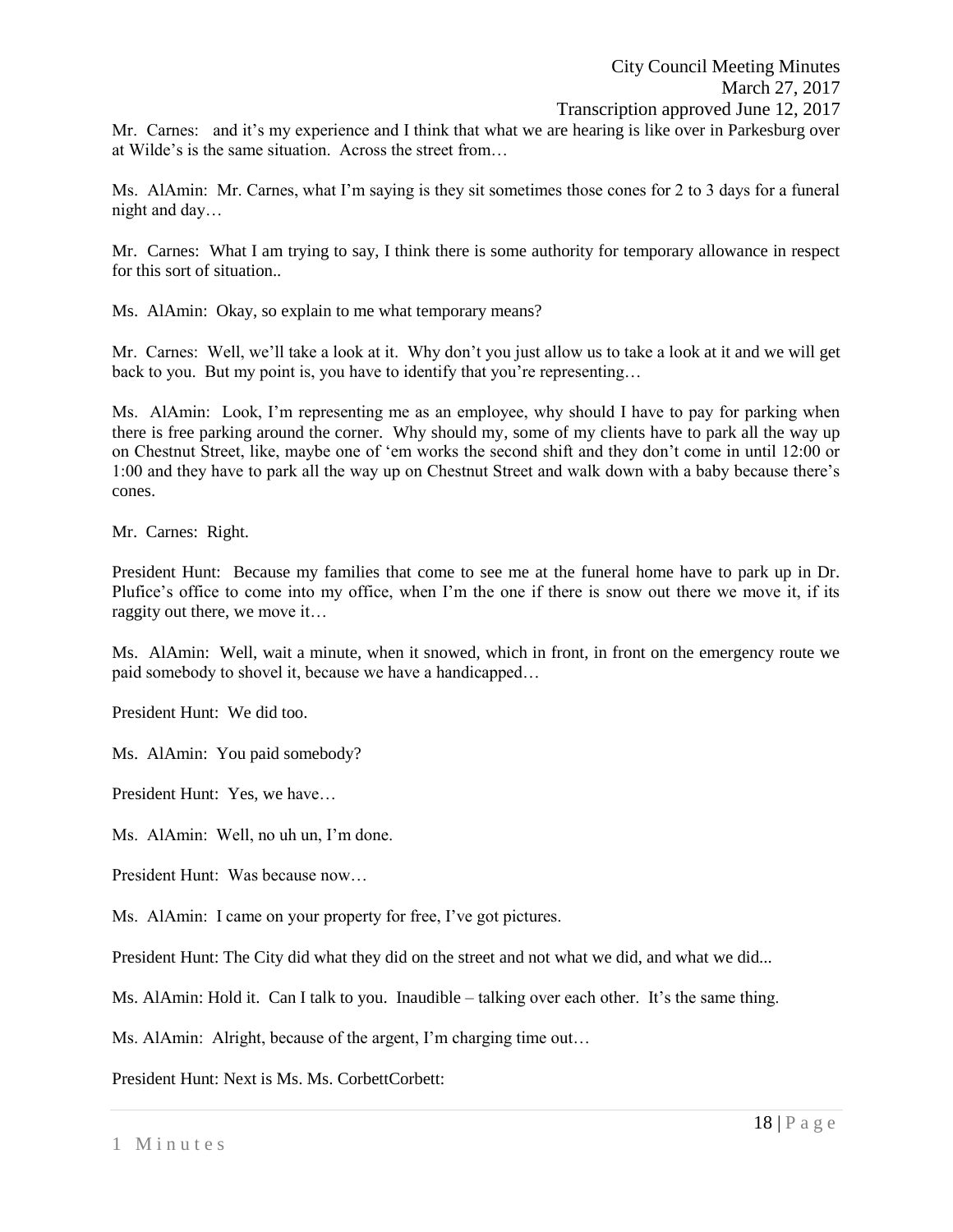Ms. Corbett: Good evening everyone. I'm Ms. Corbett?? I have an issue with the City of Coatesville. , my bill, my trash bill, I've been living in 62 Virginia Avenue since December 1, 2008 and never received a trash bill. You know why I never received a trash bill, they've been sending the trash bill to them people that used to own that home.

Vanessa: Okay, so here comes the Chester County Sheriff. Do you know that it's no secret with my record, that when I seen him, I gonna put my car in drive.

Mrs. Green: Right.

Ms. Corbett: He's gonna come here and he's gonna say \$1126.12 that I owe that I shouldn't owe because the bill didn't come in my name. This is Vincent from Portnoff. How in the world can you send my name to somebody these people in Norristown, collection agency, when you didn't even write me a letter in my name and I've got to pay \$1200.00, I think there's a problem here. If anybody can tell me how I can get this situation if I got written to by a lawyer I got to get one too, tell me that. Coatesville, the City of Coatesville will not get my \$1200.00.

Mrs. Green: Okay, I think you need to come up to Finance Office.

Ms. Corbett: I went there, I called to talk to Leslie. They called. They been seeing me there every day. They keep changing… inaudible.

Mrs. Green: So they changed the information?

Ms. Corbett: They keep changing information to (inaudible) \$1200.00. I got this 2 weeks ago from today.

President Hunt: Bring it up to Finance (inaudible). Most of the year, she had already, she got tied up in that.

Ms. Corbett: It's all messed up. All these people are calling me.

Mrs. Lavender-Norris: How are our trash bills being turned over to collection agencies?

Ms. Corbett: Here's proof from Portnoff.

Mrs. Green: Okay.

Mrs. Lavender-Norris: We severed ties with them, they have no right to...

Mrs. Lavender-Norris: I'm sorry, you know that he works with the Finance and that's Mr. Barsz who also works with Finance and they pretty much run the department.

Ms. Corbett: Okay.

Mrs. Denson: I just wanted to tell you that included penalty and interest. And I believe that was...

Ms. Corbett: No problem. Then the bill will come in my name. Say that.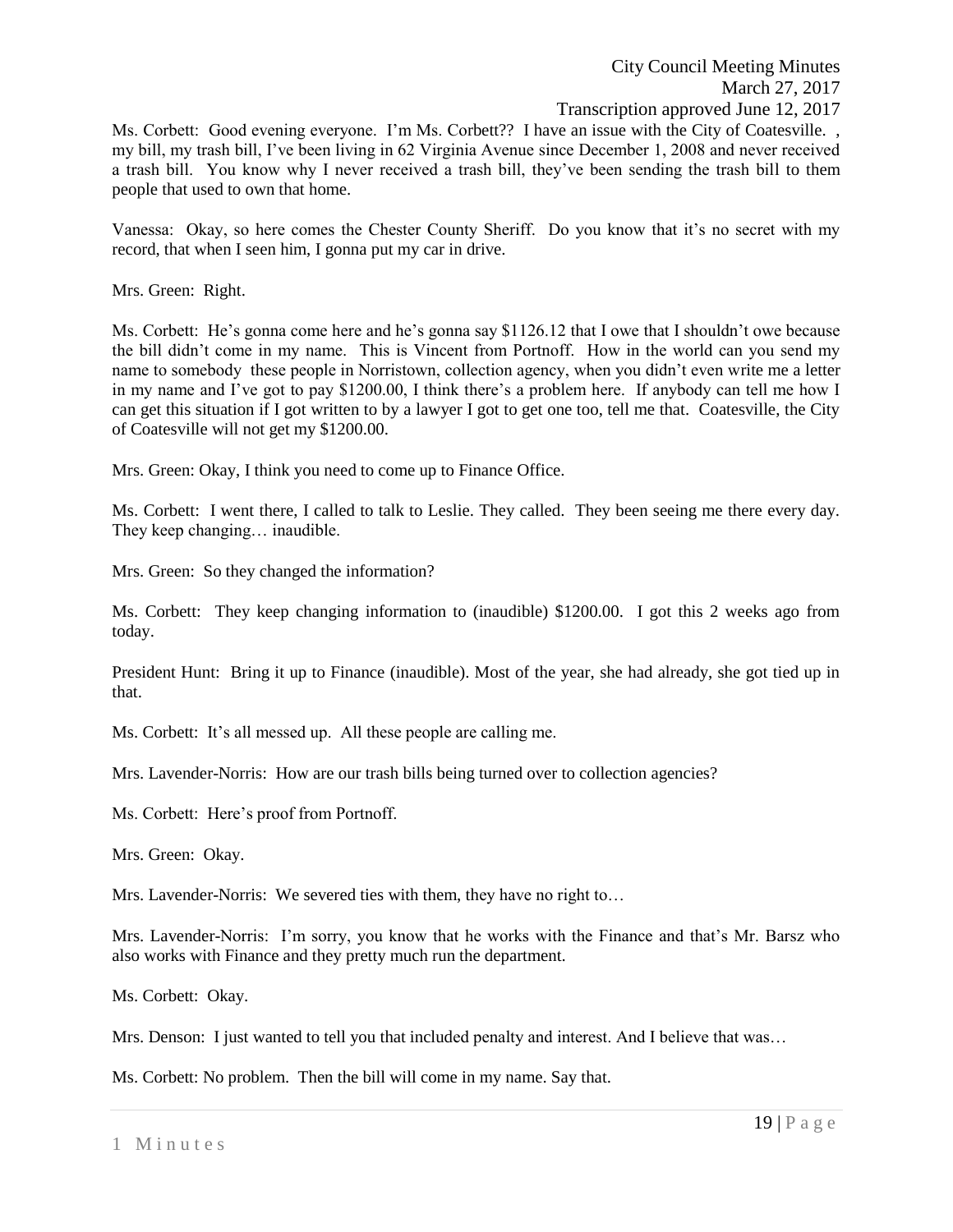Mrs. Denson: I can't say that.

Ms. Corbett: How can I be accountable for something that didn't come in my name…

Mrs. Lavender-Norris: At the end of the day, Vanessa, at the end of it all, when you come in tomorrow morning

Ms. Corbett: Okay.

Mrs. Lavender-Norris: and speak with them, they will work, iron it out with you, your name.

Mrs. Green: So, with the program now, you should be getting things on track that the information should be put in there properly and staying in there. Its unfortunate that you are saying 2008 you know some of that is all messed up.

Ms. Corbett: No you're not. I'm gonna tell it all. In 2013 and they said they squashed that. In 2014 they said I am accountable when it came in another person's name. In 2016 Ms. Corbett went up there and paid them in full. I keep calling them every day and say can I get my bill, can I get my bill. They said the bill is coming out April 1<sup>st</sup> and I hear some people already got their bill. Why can't I get my bill. The lady, Louise told me oh those bills are gonna come out at the end of the month

Mrs. Green: Those are the tax bills that came out already.

Ms. Corbett: Then the bill, Ingrid Jones, Mrs. Jones said oh April  $1<sup>st</sup>$ , I said when are they are coming out? She said I don't know. You said April 1st, everybody giving me this run around, when people up on the street saying the bills done came out, then where is mine?

Mrs. Lavender-Norris: You are going to get it tomorrow morning. Laughter.

Ms. Corbett: I know Louis, I'm always up there. They need to straighten this out. It better not be \$1200.00.

Mrs. Denson: The bills are not out yet, we are hoping to get them out but we are late…

Ms. Corbett: You have a big adversary problem.

Mrs. Denson: Okay, they haven't gone out yet.

Ms. Corbett: Thank you mam. Okay, another thing I have, the trash. I mean, I'm sorry, but I keep my place clean. Some of them homes have gas cans or all kinds of oil pans and it's like a hazard next door to me. There's trash all over the house. It's disgusting, it stinks. I am out there sometimes and trying to clean it up, you know, trying to make myself look good.

Ms. Corbett: but I need some help, I thought Codes was come out, okay I'll give you a ticket because your yard looks disgusting and you got furniture on your porch. People got furniture, their rocking chairs or whatever, it look like a bedroom's out there on that porch. Back yard has poop, there's so much poop, it's disgusting I can't even have a coke outside.

President Hunt: Let me get someone over there. What's you address mam?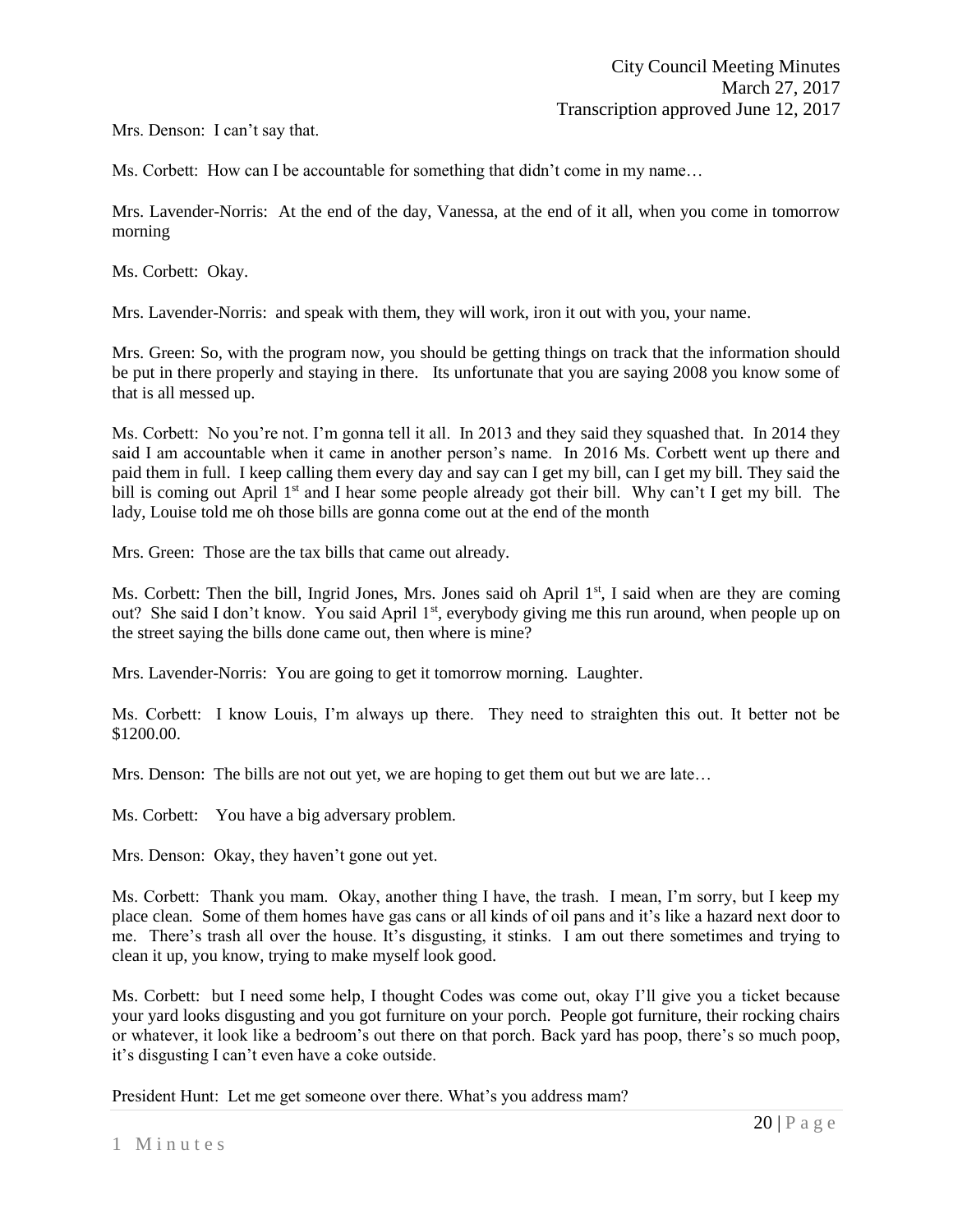Ms. Corbett: 62 Virginia Avenue. You should see around that house. It's disgusting. I can't take it, I just wanna move.

Mrs. Green: An official complaint.

Mrs. Lawson: We gotta get you a trash bill. Laughter. It'll be coming in your name.

Ms. Corbett: And then the snow, when it snows, why can't they move that…you know, you're goin around I seen people, I don't know, I ain't gonna say, cause I can't say really cause I don't know, I see people moving the snow for certain people but you know that snow could cause an accident or the officer sitting out in the street, whatever, why ain't when they getting it when they see no cars, from the hill at Virginia Avenue,  $6<sup>th</sup>$  Avenue all of 'em, why ain't they goin down there getting that up out of the road, they're creating accidents.

Mrs. Green: I think they are trying to move the snow but there's really nowhere they can move it to, you can't take it anywhere. Where are you gonna put it?

Ms. Corbett: Okay, I don't know.

Mrs. Green: Okay, you can't move it where you park.

President Hunt: Alright, time's up.

Ms. Corbett: I'll be there tomorrow.

President Hunt: Thank you.

President Hunt: Next is David Terry

Mr. Terry: Are you guys ready for us? , I'm David from F.I.S.H. Program I am here tonight to ask a couple of Chiefs a couple of questions if that's okay. , you guys helped us out with the, the crosswalk last year, you helped, can you help us out again this year?

Chief Laufer: Fire police.

Mr. Terry: Yah, Fire Police that was, if you could help us out with that again.

Chief Alderman: There, aware of it.

Mr. Terry: Chief Laufer, if you could have your police officers there, they were great. If you guys could, have a couple more officers there and actually, back to you again, the fire trucks too because they did the alarms and they sounded off for us to start the actual event, which was really cool.

Chief Alderman: Ambulance and fire trucks will both be there.

Mr. Terry: Okay, they already said they'd help out?

Chief Alderman: They are necessary.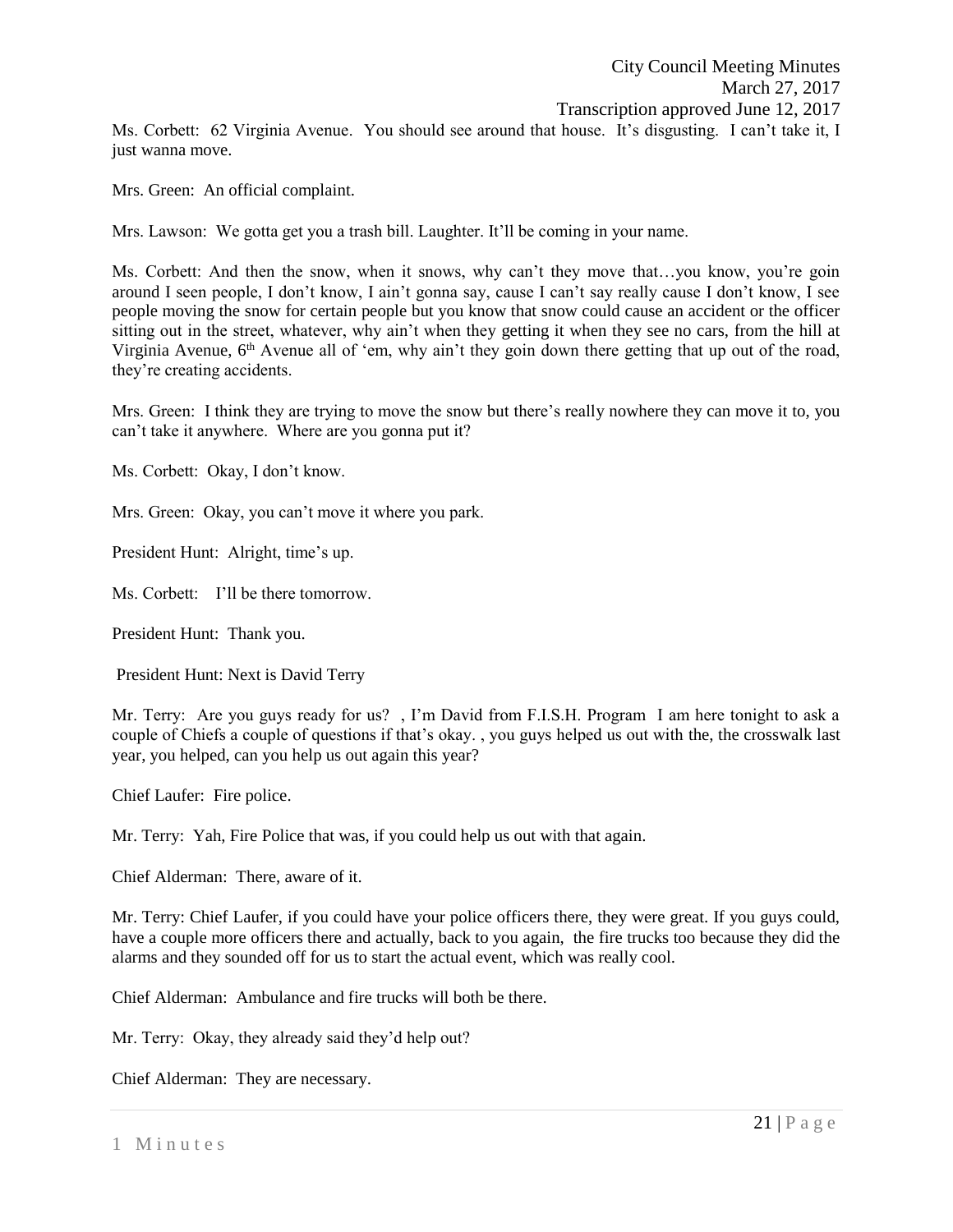Mr. Terry: Okay great, this year we were looking to see if we could possibly have like vendors, not really vendors, but some of our sponsors that helped us out, would they be able to set up a table you know maybe with their business cards, or would I have to set up, or get a vending..

Mrs. Green: They would need to get licenses right? They would have to get vendor licenses.

Mrs. Lavender-Norris: As long as they are not selling anything information only….

Mr. Terry: The only thing we had last year was the amusements truck and we donated all the money back, I don't know if he is going to have that this year to do that but.

Mrs. Lavender-Norris: As long as you are not selling anything you can....

Mr. Terry: No, no there's a couple of things, like accept this Avon thing. I don't think they are really gonna sell right there, they are gonna maybe take orders or something, I don't know how that works.

Mrs. Lavender-Norris: If you are giving it away, it's okay

Michael Trio: Listen, any service that…

Mrs. Green: That might be considered vending David and you'd have to have a permit.

Mr. Terry: Okay, alright so vending.

Mrs Green: Or if they want. He doesn't know.

Mr. Terry: Okay.

Mrs. Lawson: You can hand out food that is individually wrapped from a company you just can't make them pay for it.

Mr. Terry: Okay and then I had spoken with the Fish and Boat Commission and they said post it 2 weeks prior to, they said we can post it because that is City property correct? I think that's where we were, you guys do own the Riverwalk?

Mrs. Green: Yes.

David: Is that City property?

Mrs. Lavender-Norris: Yes.

Mr. Terry: They said with it being approved trout waters, that doesn't mean, the only thing that they said we just can't break their rule, we can't for example the State limit is 5 fish, we can't change it and say 8. They don't actually stock the river so it is just approved water, so the water quality is there for the fish. But, they said if we want to post it, we have to come back to you to enforcing it. But, I don't really think that we would have to enforce it, I think if people see it I think they will respect that for two whole weeks.

Chief Laufer: I don't know what law we would be able to enforce.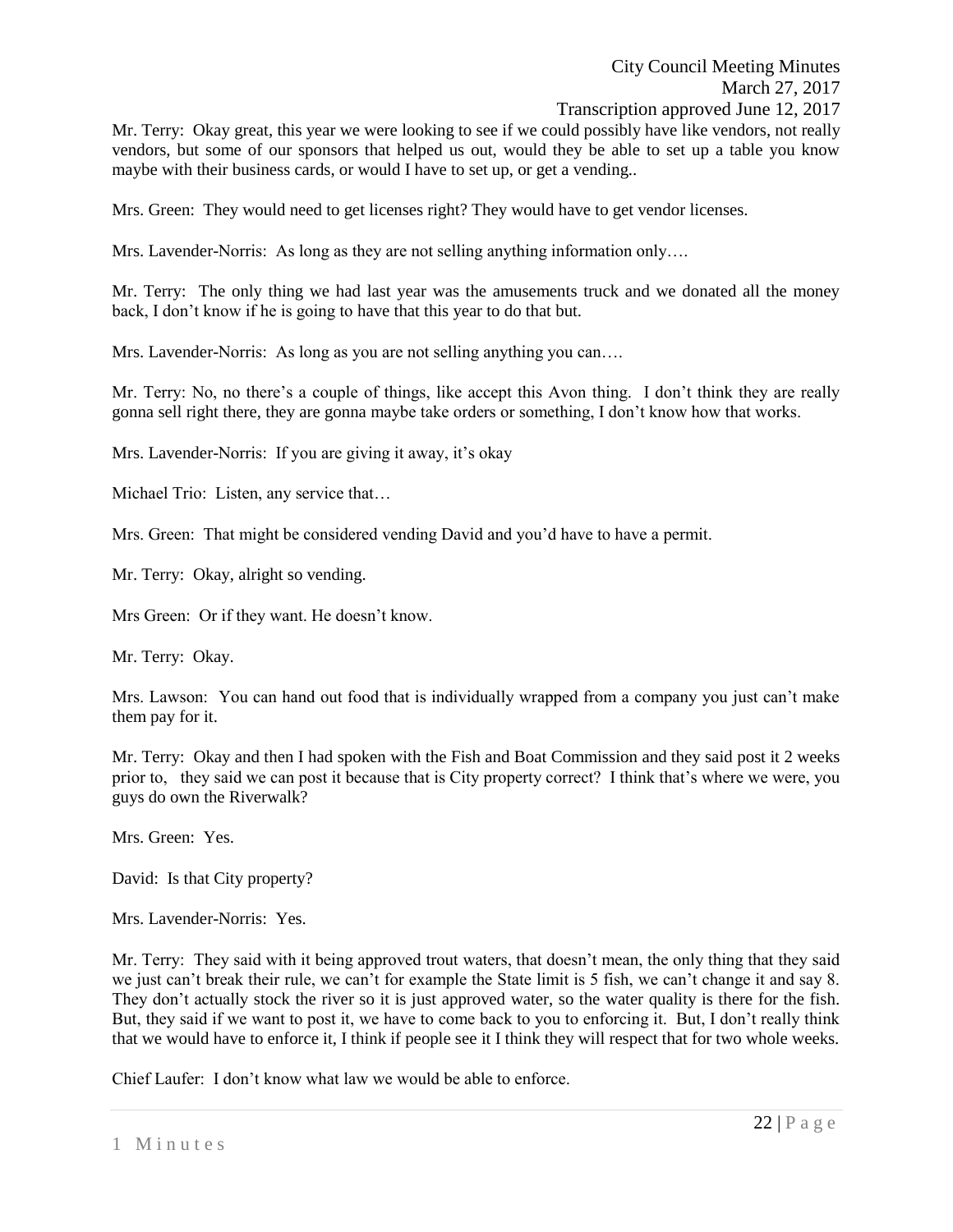Mr. Terry: It would be, be, at that point, it would be no trespassing except...

Chief Laufer: It's a public park, its public access. Aren't you allowed to fish that river? I mean restrict the fishermen from fishing the river?

Mr. Terry: Because you guys, the City owns the property.

Mr. Trio: You can't, its public access, you, you can't restrict public property.

Mrs. Lawson: Didn't we put up a sign last year and said this is for the kids, please refrain until such a date.

Chief Laufer: You can put a sign asking for cooperation, we just can't enforce it.

Mr. Terry: It's okay to put up a few signs

Mr. Trio: Just a little information.

Mr. Terry: No trespassing signs (10) maybe 5 on each side.

Mrs. Green: When do you stock the fish?

Mrs. Lawson – Can't say when.

Mr. Terry: People will try to take some of the fish, but usually put in couple weeks prior to get fish acclimated.

Mrs. Green: You need to put them in that far ahead of time.

Mr. Terry: If shocked they won't bite. Linda, you saw it last year took a minute up to half hour before starting.

Mr. Terry: Can we use Gateway for parking.

Mr. Trio: we need to see a plan David, can't just say yea.

Mrs. Green: yea, you need a plan.

Mr. Trio: Sit down and come up with a concept plan.

Mrs. Lavender-Norris – Same concept as last year. Did you put it in writing last year?

Mrs. Green: Maybe David you should put in writing. Write everything down and what you need.

Mr. Terry: can we put on website and put up signs? We lost some sponsorships. If anyone, can help us, any help will be appreciated. Thank you.